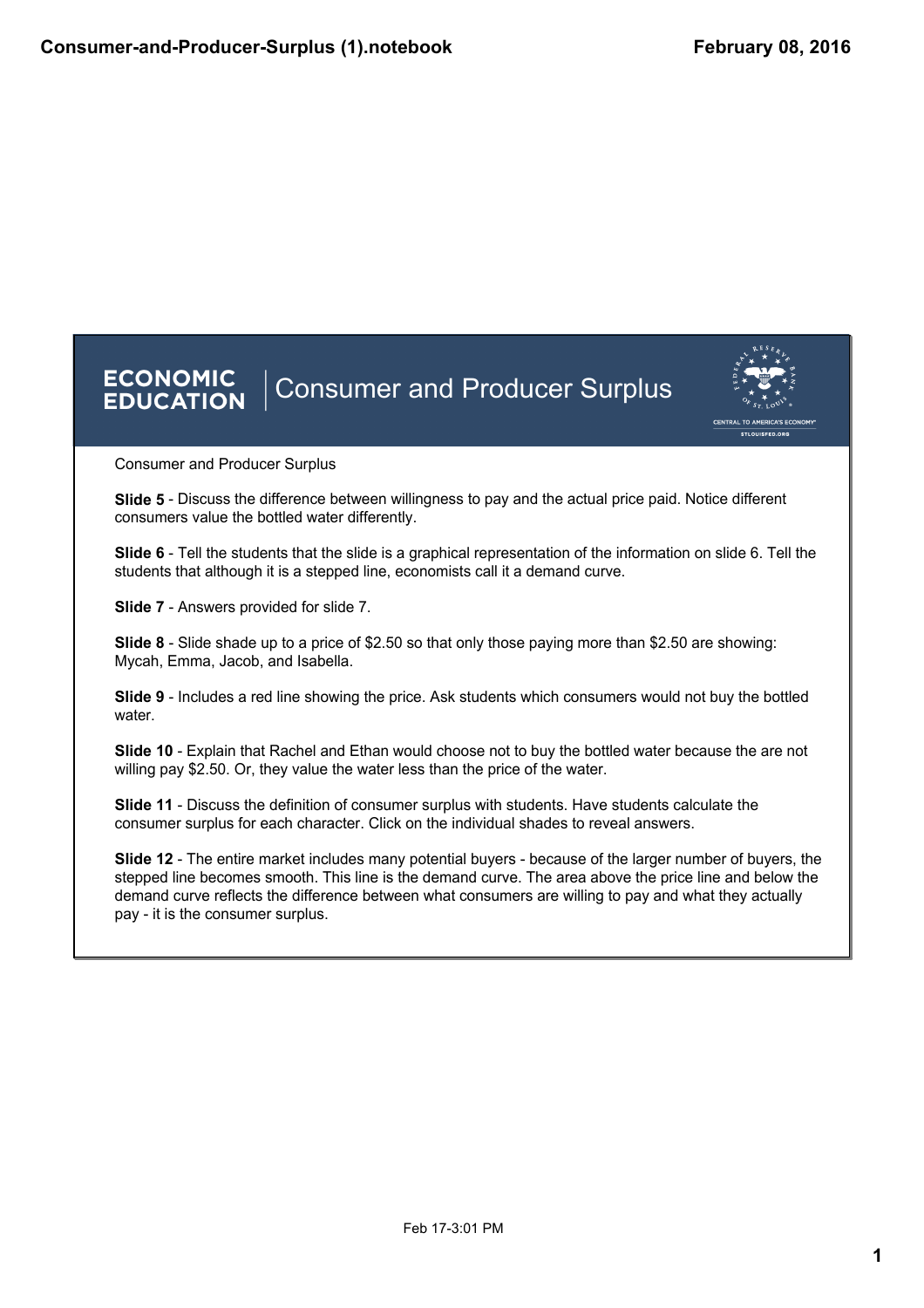FEDERAL RESERVE BANK OF ST. LOUIS ECONOMIC EDUCATION **Slide 13** - Because the shape is a triangle, use the formula to calculate the area of a triangle to calculate the value of the consumer surplus. **Slide 14** - Have students calculate the answer. **Slide 15** - Answer revealed. Consumer surplus is \$3,200. **Slide 16** - The price has decreased to \$2. Point out that this affects two groups. The consumers who would have purchased gadgets at \$3 are gaining extra consumer surplus. In addition, at the lower price new buyers are willing to purchase an additional one hundred gadgets. **Slide 17** - Shows how the extra consumer surplus is allocated between existing and new customers. **Slide 18** - Calculate the increase in consumer surplus acquired by existing buyers (those who were also willing to buy at \$3). **Slide 19** - Answer revealed. Consumer surplus is \$800. **Slide 20** - Calculate the increase in consumer surplus resulting from new buyers. **Slide 21** - Answer revealed. Consumer surplus is \$50.

**Slide 22** Using previous information, find the total increase in consumer surplus. Click the shades to reveal answers.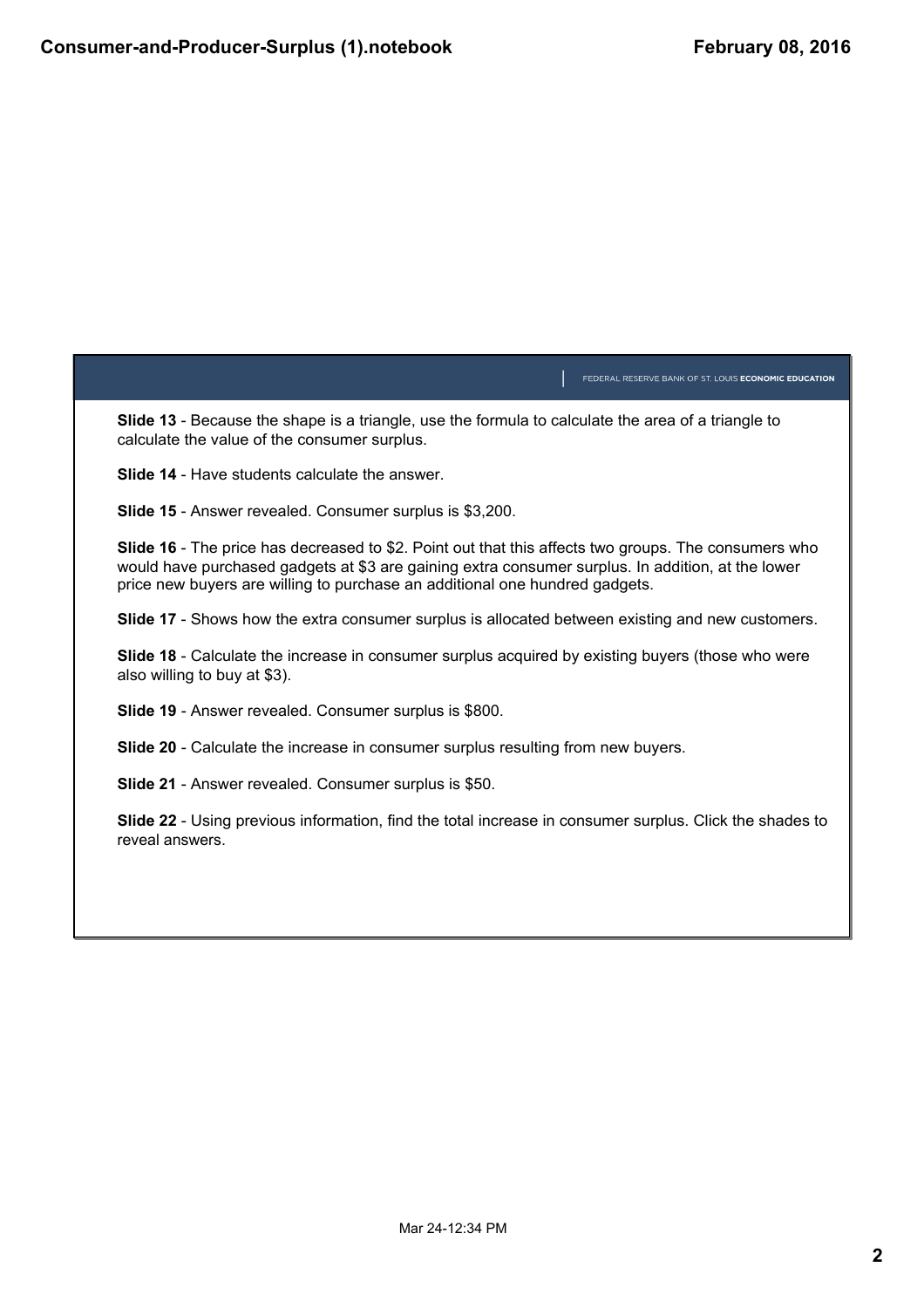FEDERAL RESERVE BANK OF ST. LOUIS ECONOMIC EDUCATION **Slide 23** Slides 522 reflected the demand side of the market. The remaining slides focus on the supply side of the market. Tell the students that the grid reveals the lowest price each seller is willing to sell bottled water for. **Slide 24** Tell the students that the slide is a graphical representation of the information on slide 23. Tell the students that although it is a stepped line, economists call it a supply curve. Discuss questions. **Slide 25** Answers provided. Mia is willing to sell at \$2. Jayden is willing to sell at \$5. **Slide 26** Slide shade down to a price of \$2.50 so that only those willing to sell at a price less than \$2.50 are showing: Mia and Anthony. **Slide 27** - Price line divides the characters into those who are willing to sell (below the line) and those who are not willing to sell at \$2.50. Which characters are not willing to sell for \$2.50? Noah, Chloe, Jayden, Abigail. **Slide 28** Answers to slide 27 revealed. Discuss that Noah, Chloe, Jayden, and Abigail are not willing to sell for \$2.50 because it is a price that is lower that their cost. **Slide 29** - Discuss the definition of producer surplus with students. Have students calculate the producer surplus for each character. Click on the individual shades to reveal answers. **Slide 30** - The entire market includes many potential sellers - because of the larger number of sellers, the stepped line becomes smooth. This line is the supply curve. The area below the price line and above the supply curve reflects the difference between the price sellers receive when they sell and the minimum price at which producers would willing to sell – it is the producer surplus. **Slide 31** Because the shape is a triangle, use the formula to calculate the area of a triangle to calculate the value of the producer surplus. **Slide 32** - Have students calculate the answer. Producer surplus is \$1,800.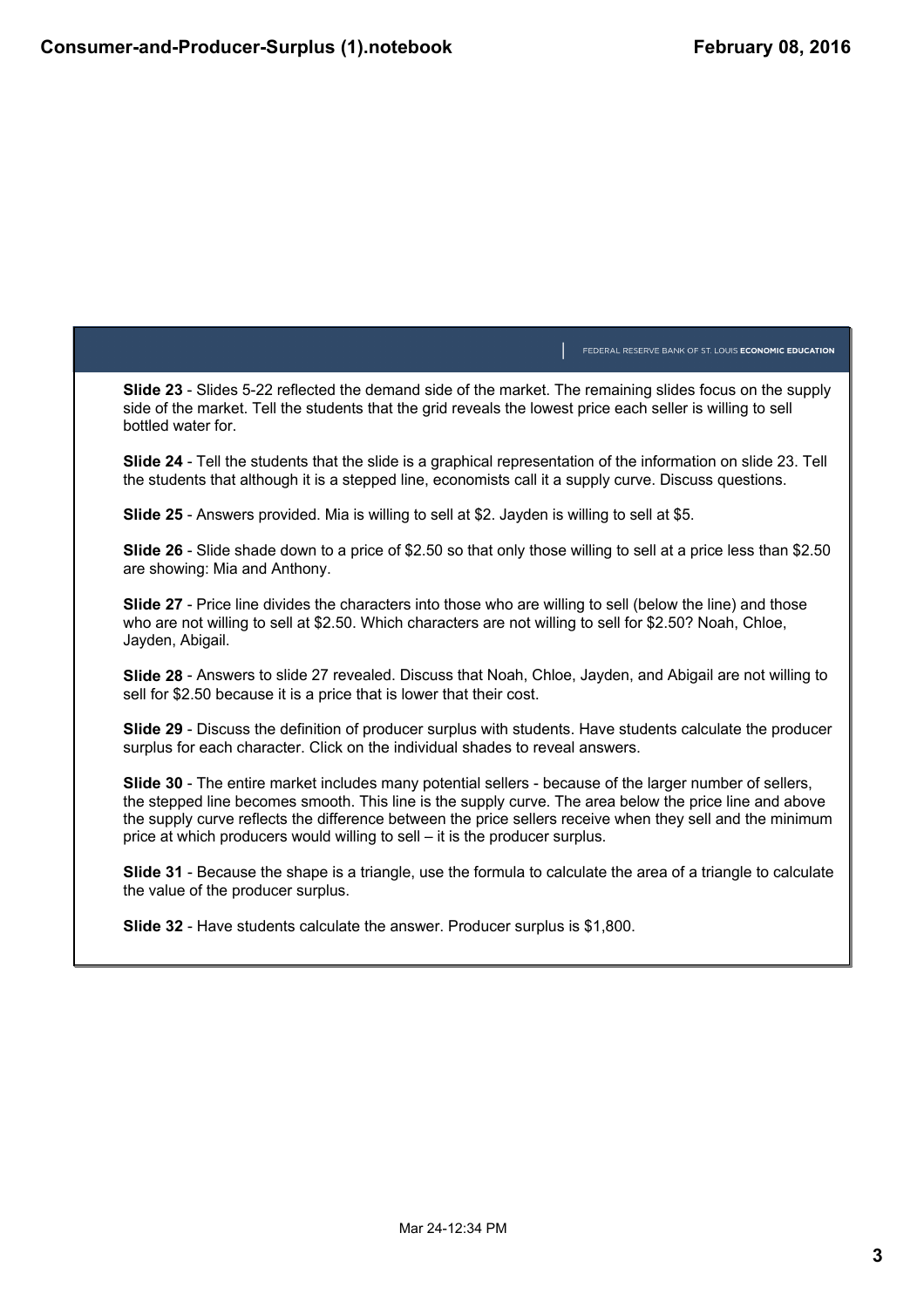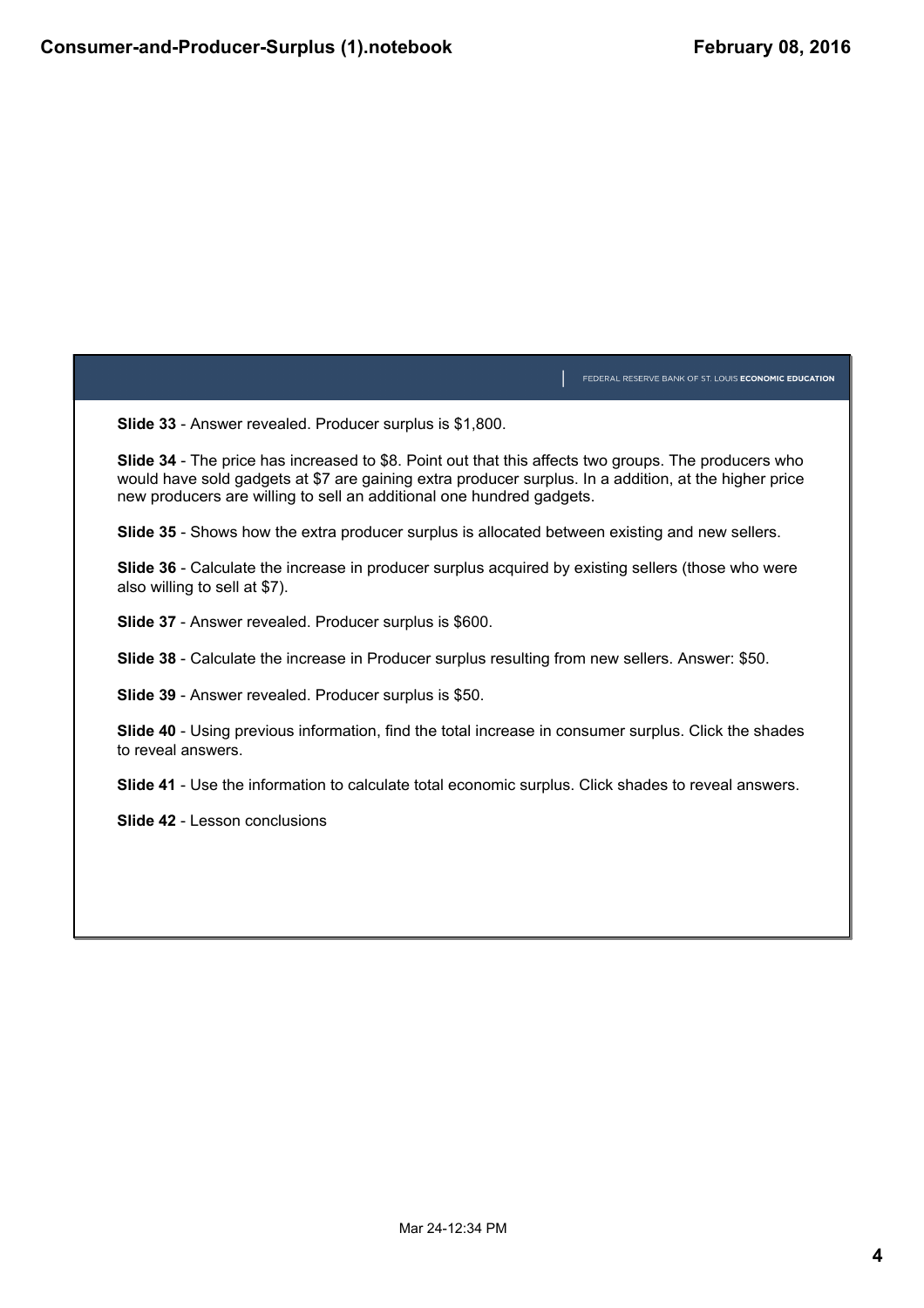|             |                                                                                                                                                                                                                                                          |            | FEDERAL RESERVE BANK OF ST. LOUIS ECONOMIC EDUCATION |  |
|-------------|----------------------------------------------------------------------------------------------------------------------------------------------------------------------------------------------------------------------------------------------------------|------------|------------------------------------------------------|--|
| for a good. | Consider the potential buyers of cold bottled water offered<br>for sale on a hot summer day. People put different values on<br>the bottled water - they have a differing willingness to pay.<br>Willingness to pay - The maximum amount a buyer will pay |            |                                                      |  |
|             | willingness to<br>pay                                                                                                                                                                                                                                    | price paid | consumer<br>surplus                                  |  |
| Isabella    | 6                                                                                                                                                                                                                                                        |            |                                                      |  |
| Jacob       | 5                                                                                                                                                                                                                                                        |            |                                                      |  |
| Emma        | 4                                                                                                                                                                                                                                                        |            |                                                      |  |
| Mycah       | 3                                                                                                                                                                                                                                                        |            |                                                      |  |
| Rachel      | $\overline{2}$                                                                                                                                                                                                                                           |            |                                                      |  |
| Ethan       | 1                                                                                                                                                                                                                                                        |            |                                                      |  |
|             |                                                                                                                                                                                                                                                          |            |                                                      |  |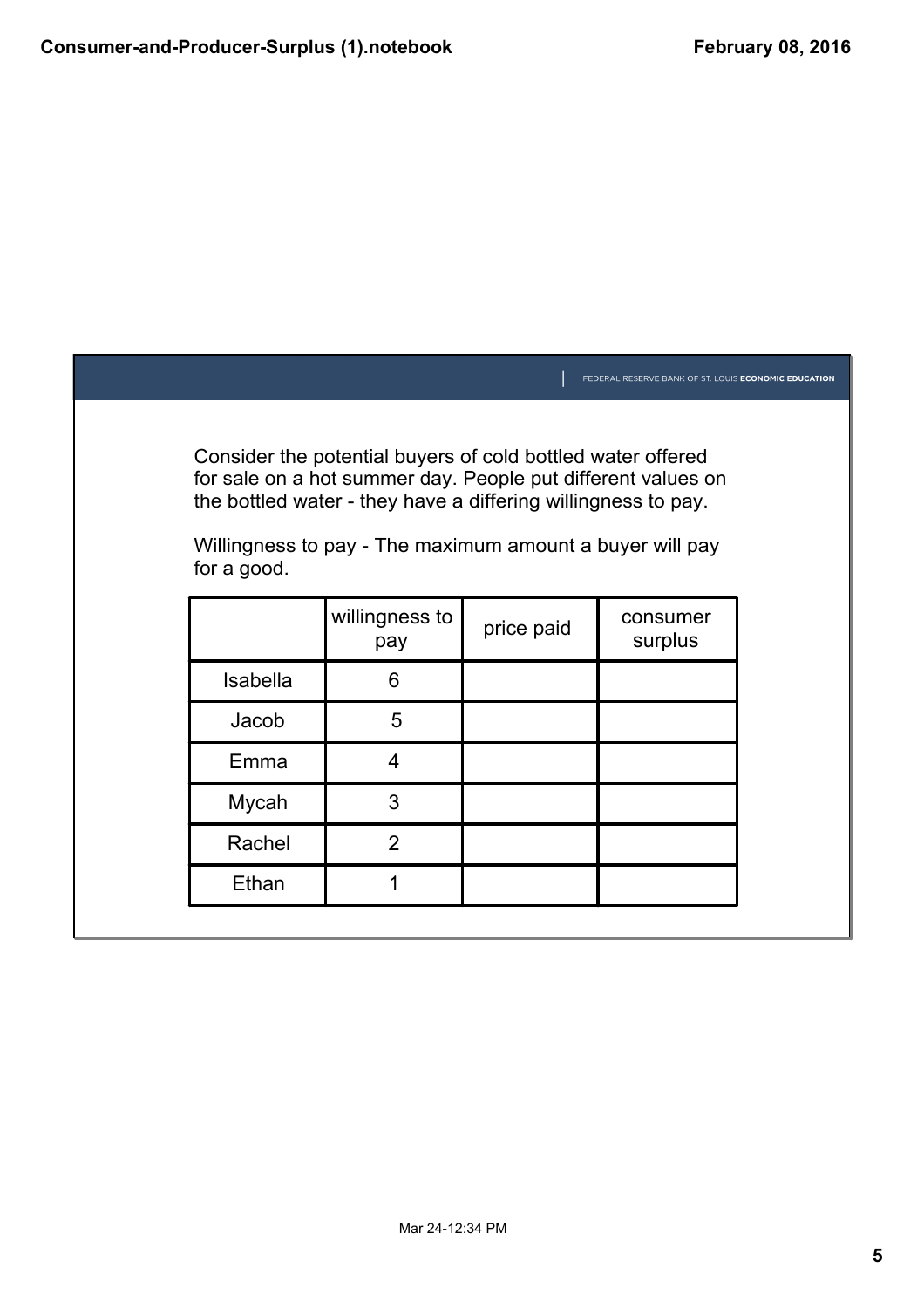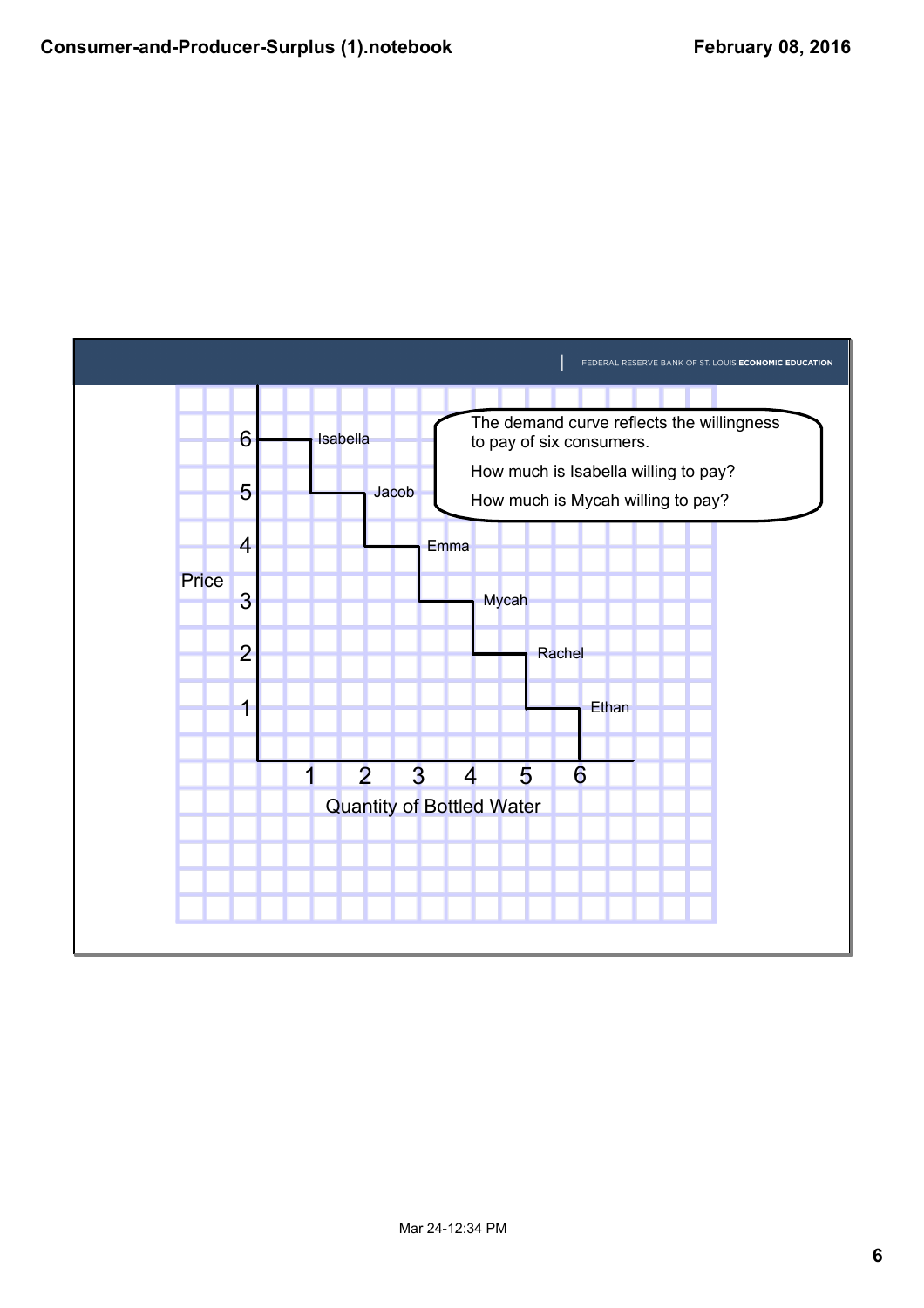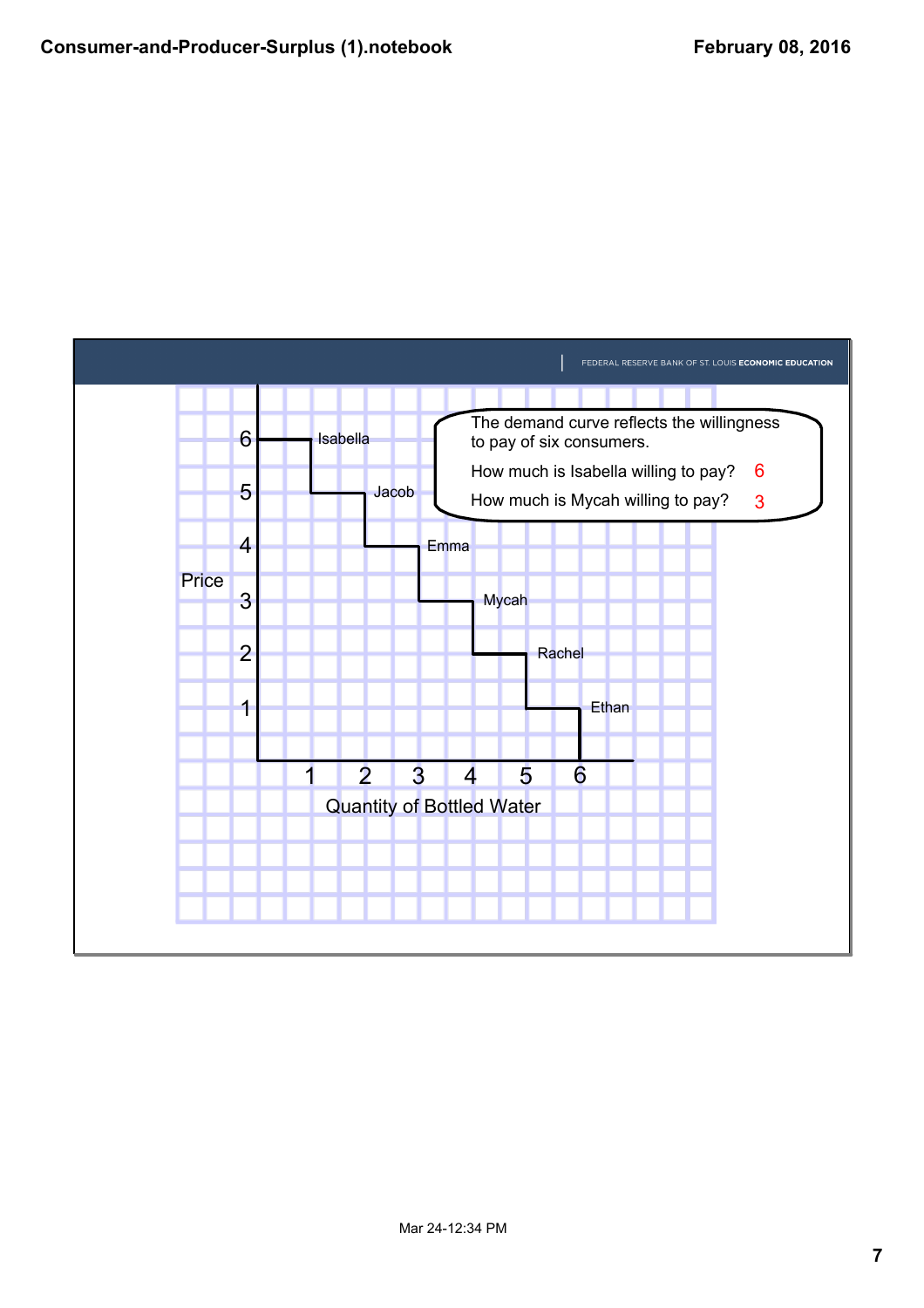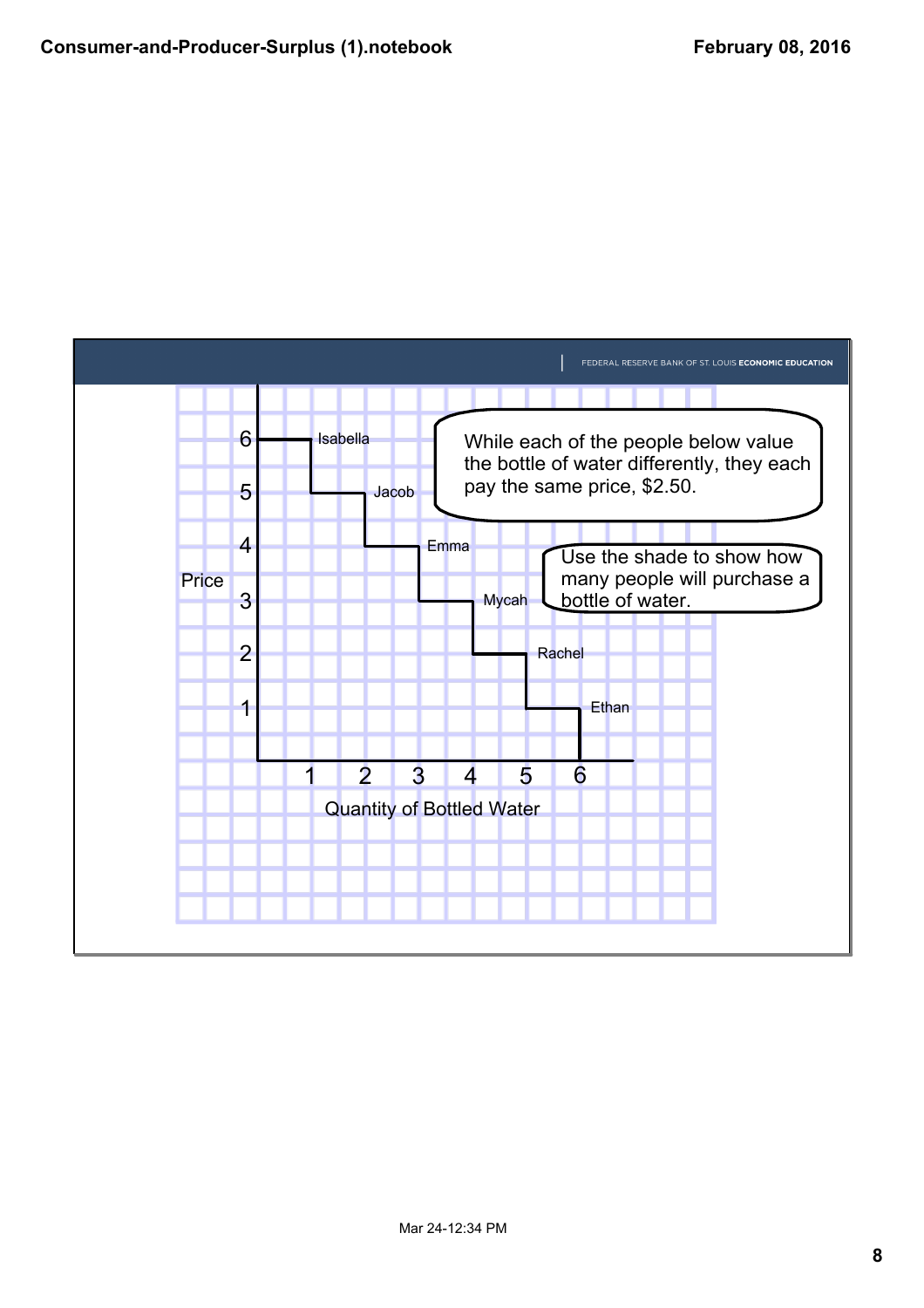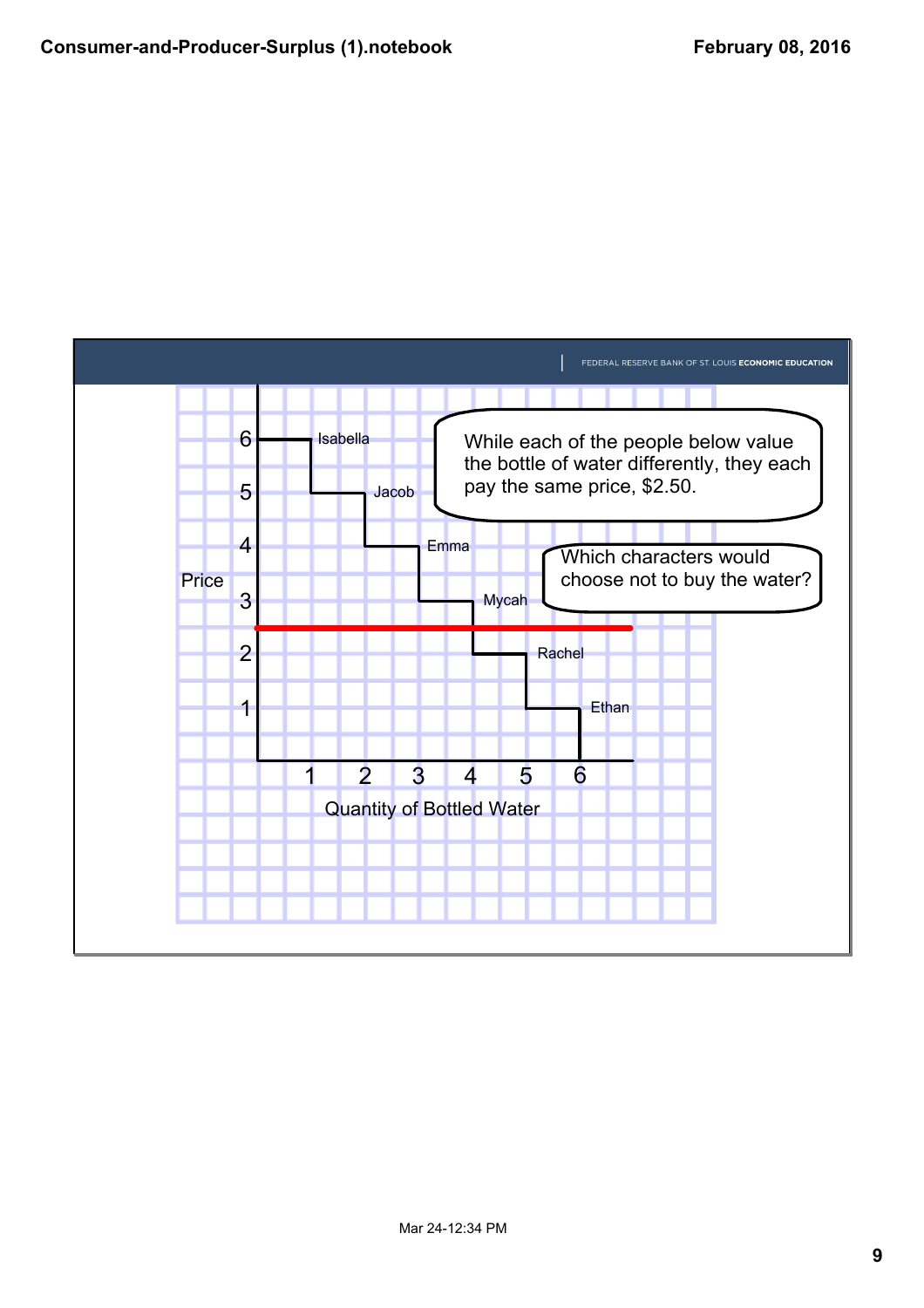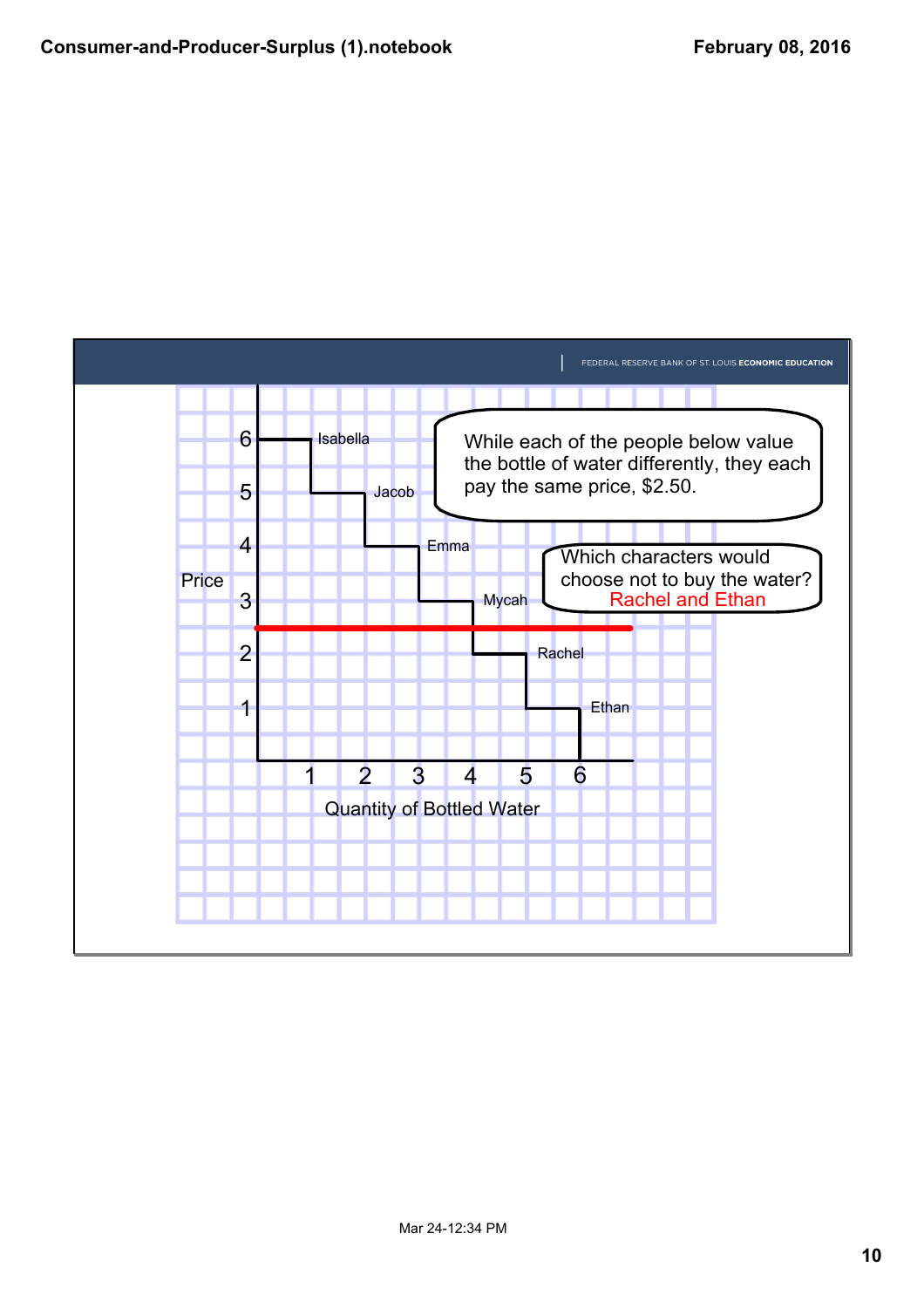|                 |                                                                                                                |            | FEDERAL RESERVE BANK OF ST. LOUIS ECONOMIC EDUCATION |
|-----------------|----------------------------------------------------------------------------------------------------------------|------------|------------------------------------------------------|
|                 | While each of the people below value the bottle of water<br>differently, they each pay the same price, \$2.50. |            |                                                      |
|                 | Consumer surplus is the difference between what consumers<br>are willing to pay and what they actually pay.    |            |                                                      |
|                 | Calculate the consumer surplus for each person.                                                                |            |                                                      |
|                 | willingness to<br>pay                                                                                          | price paid | consumer<br>surplus                                  |
| <b>Isabella</b> | \$6                                                                                                            | \$2.50     | $\mathbf C$                                          |
| Jacob           | \$5                                                                                                            | \$2.50     | $\subset$                                            |
| Emma            | \$4                                                                                                            | \$2.50     | $\blacksquare$                                       |
| Mycah           | \$3                                                                                                            | \$2.50     | $\bullet$                                            |
| Rachel          | \$2                                                                                                            |            | $\bullet$                                            |
| Ethan           | \$1                                                                                                            |            | $\bullet$                                            |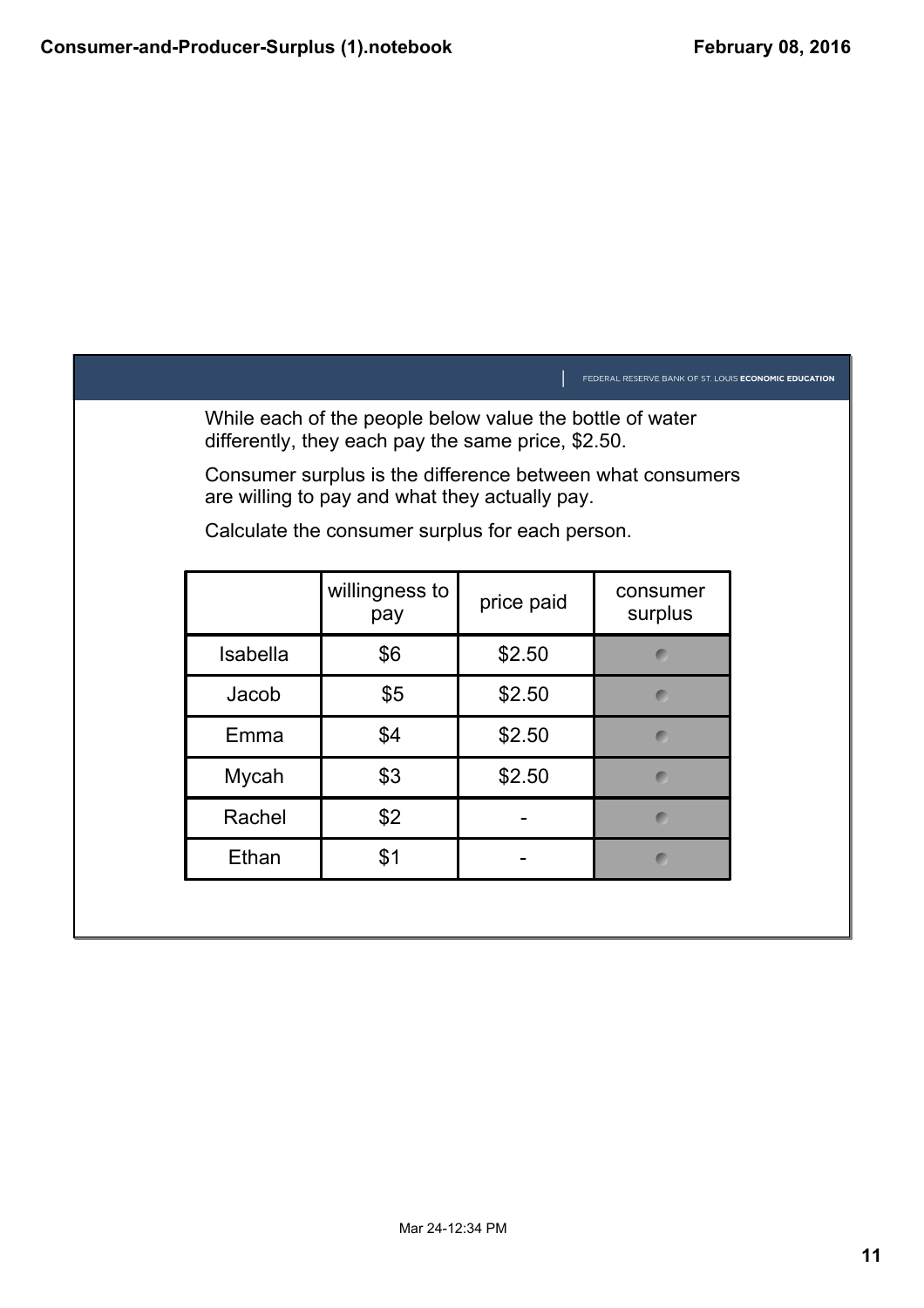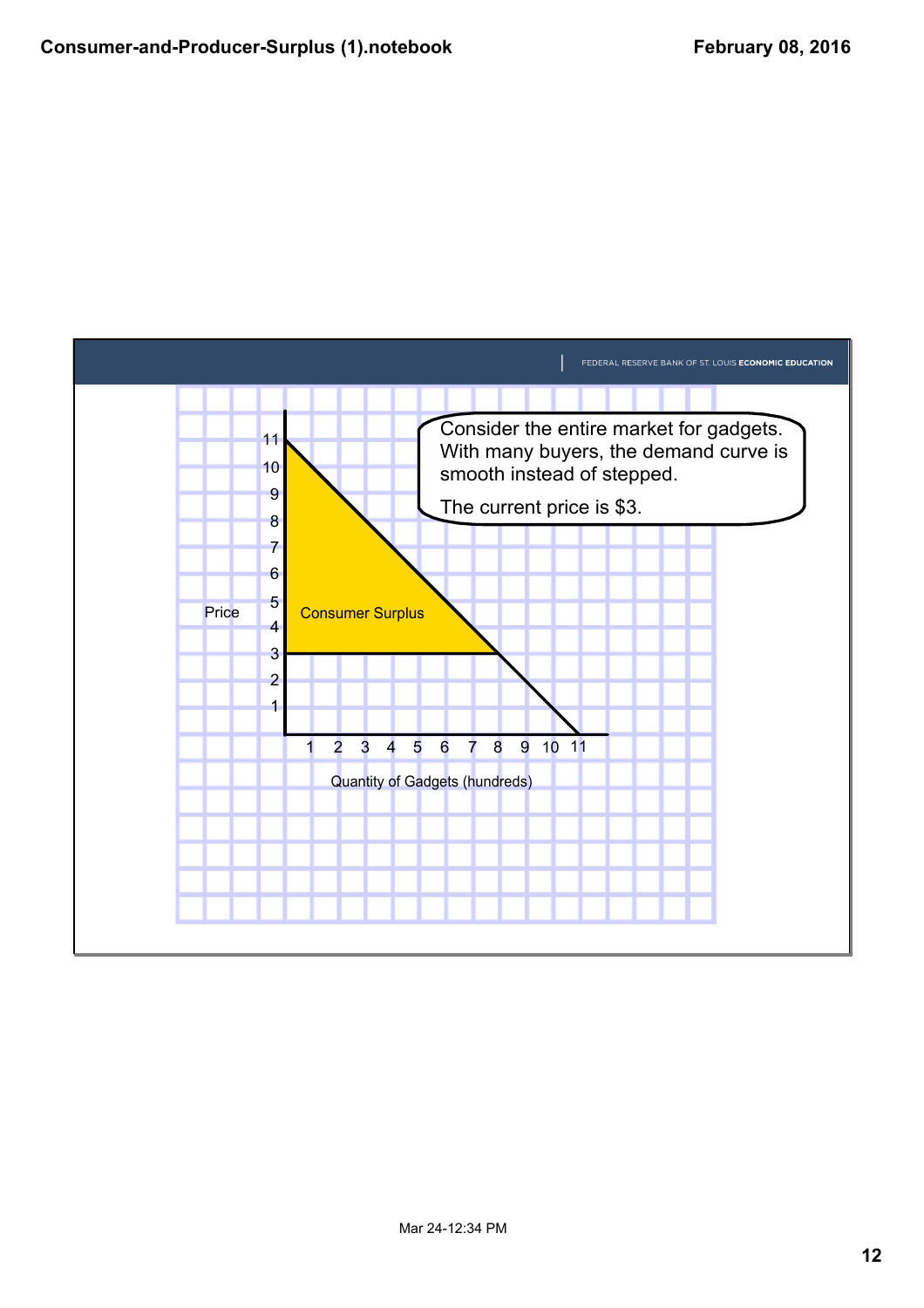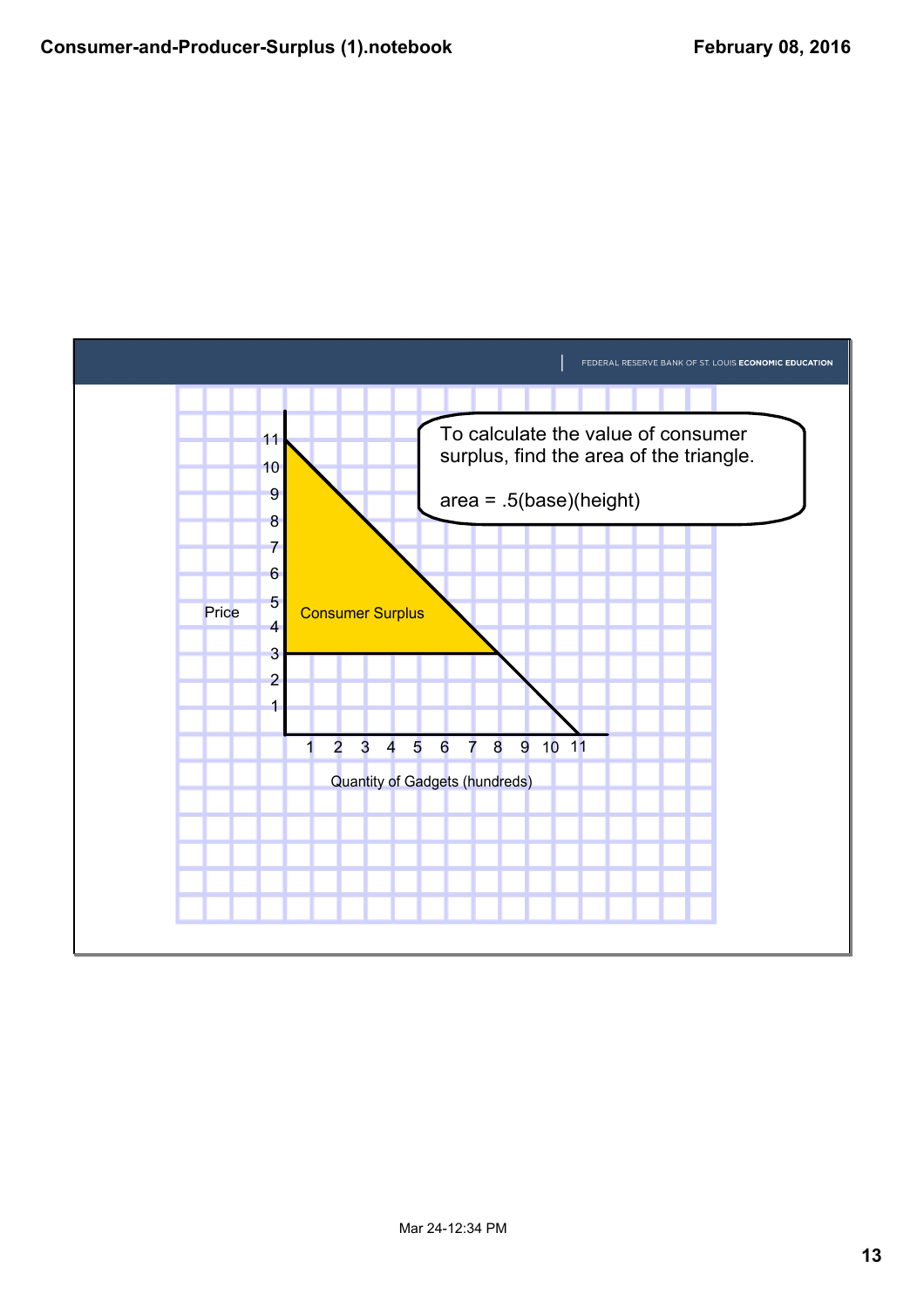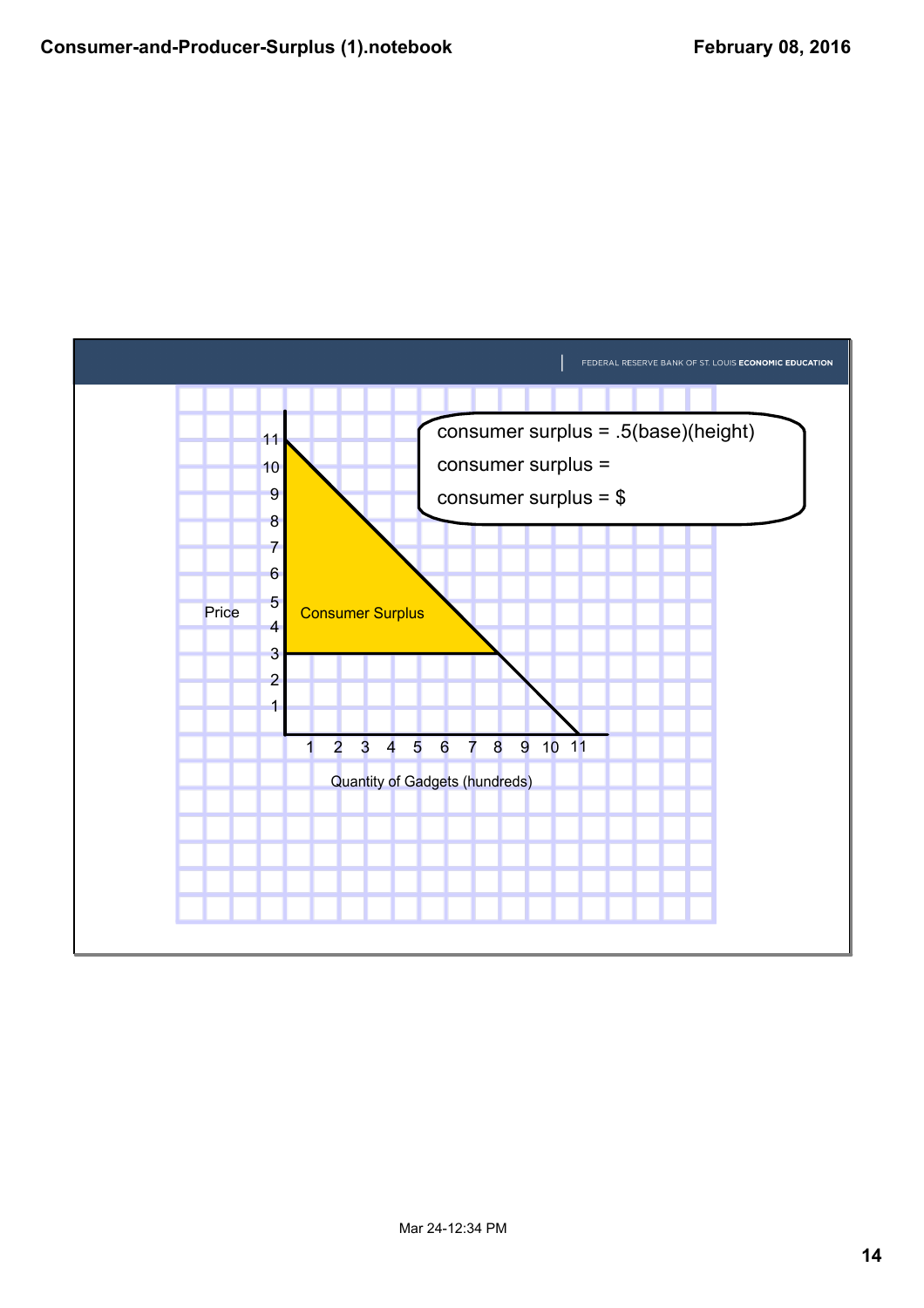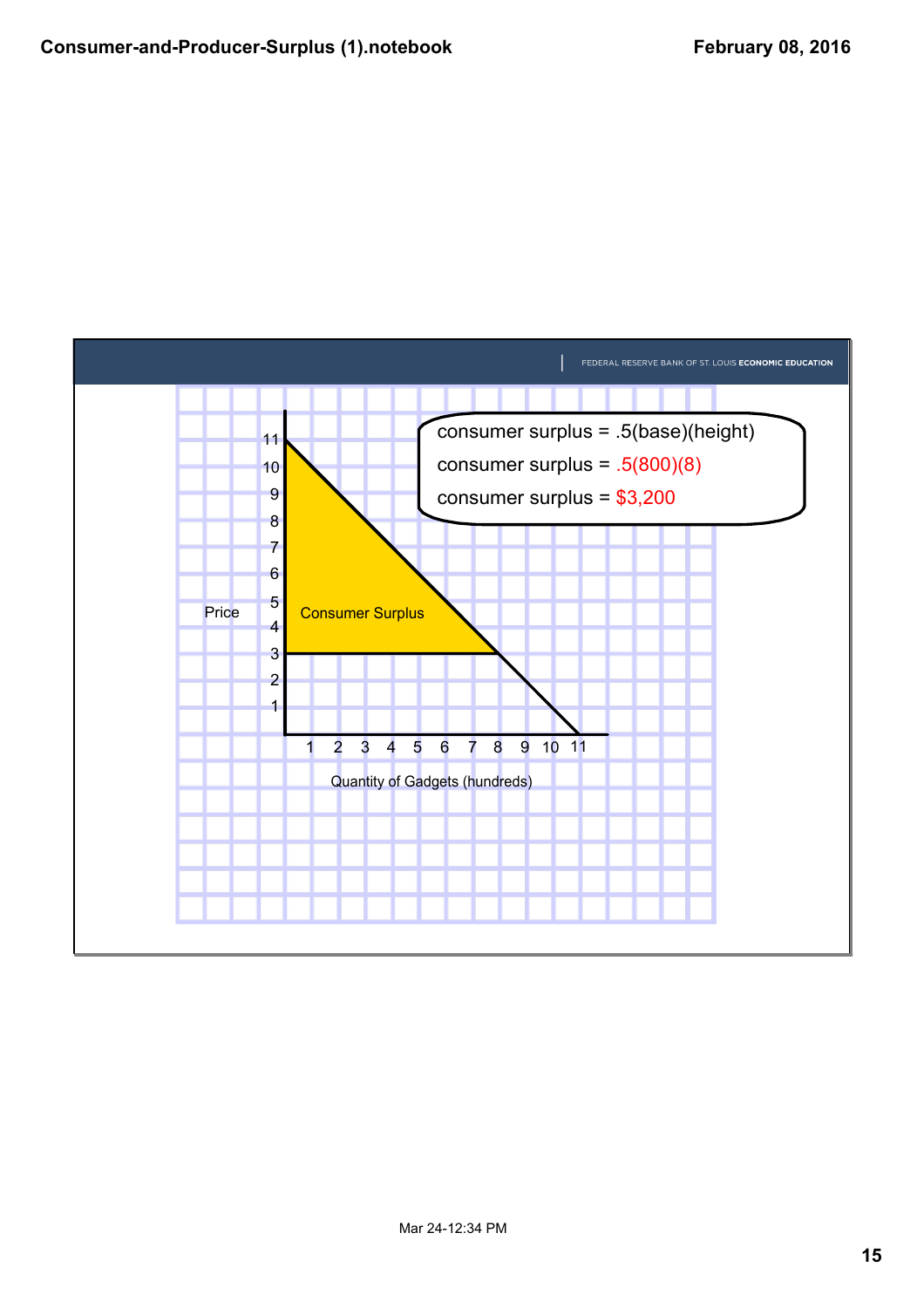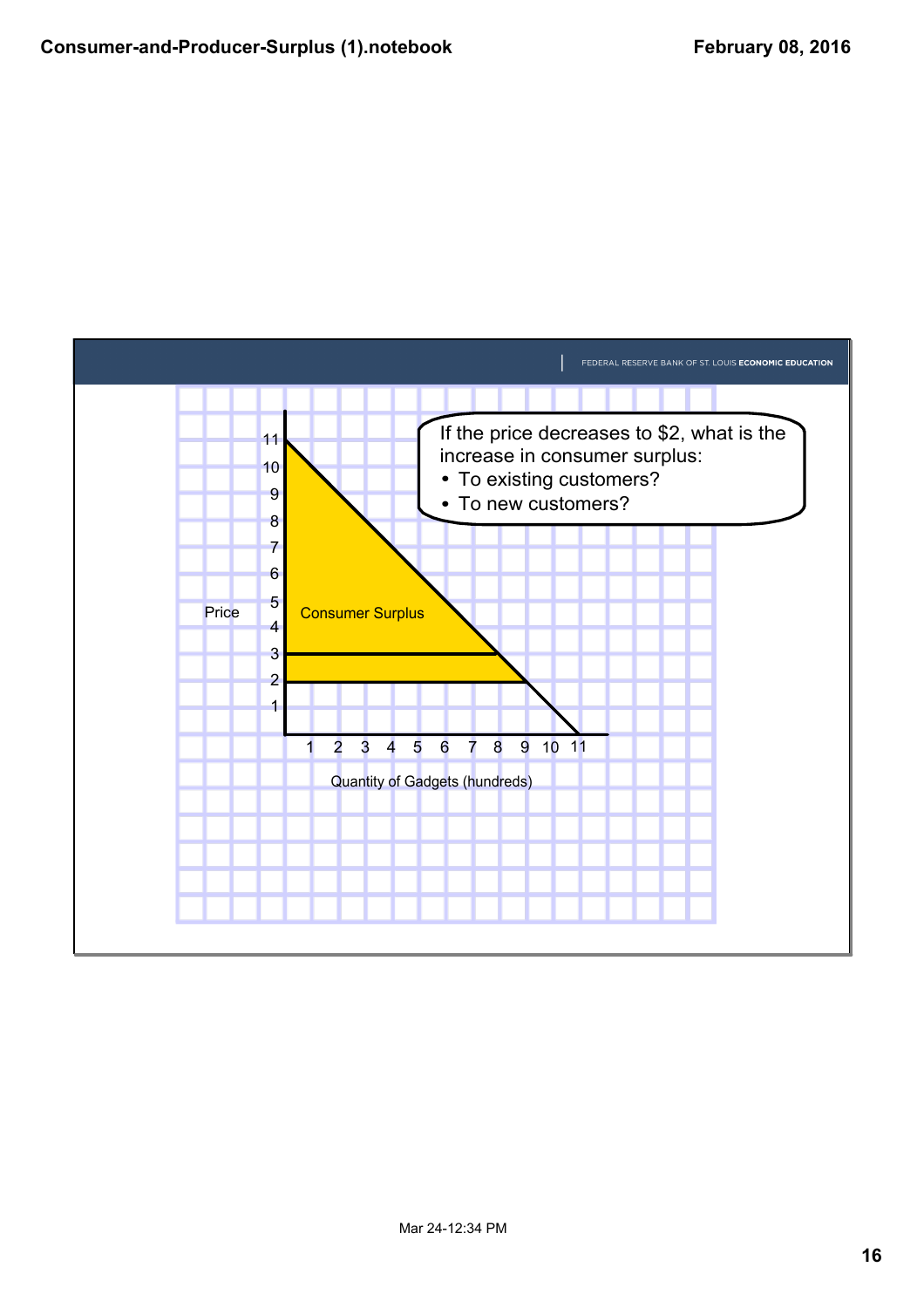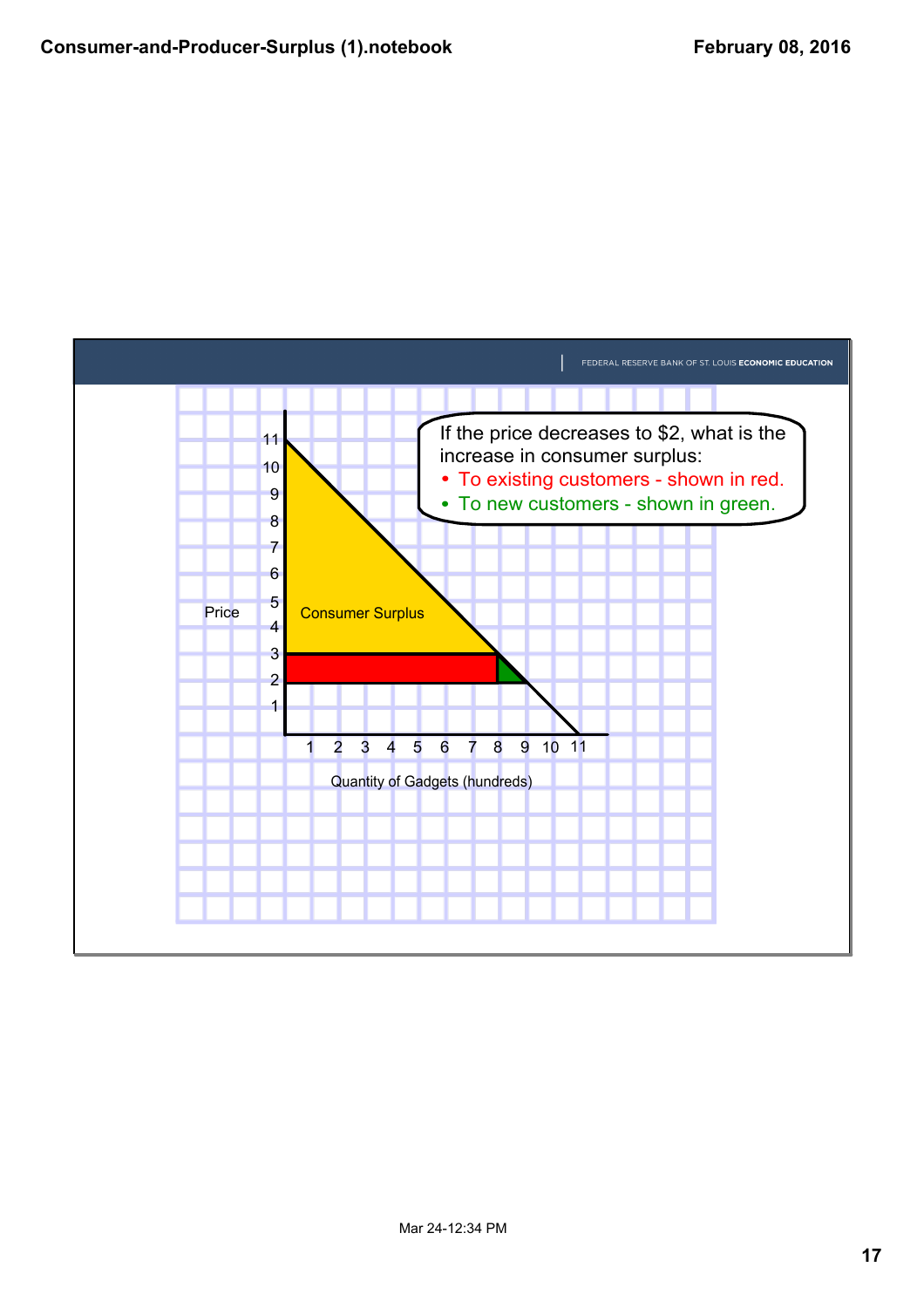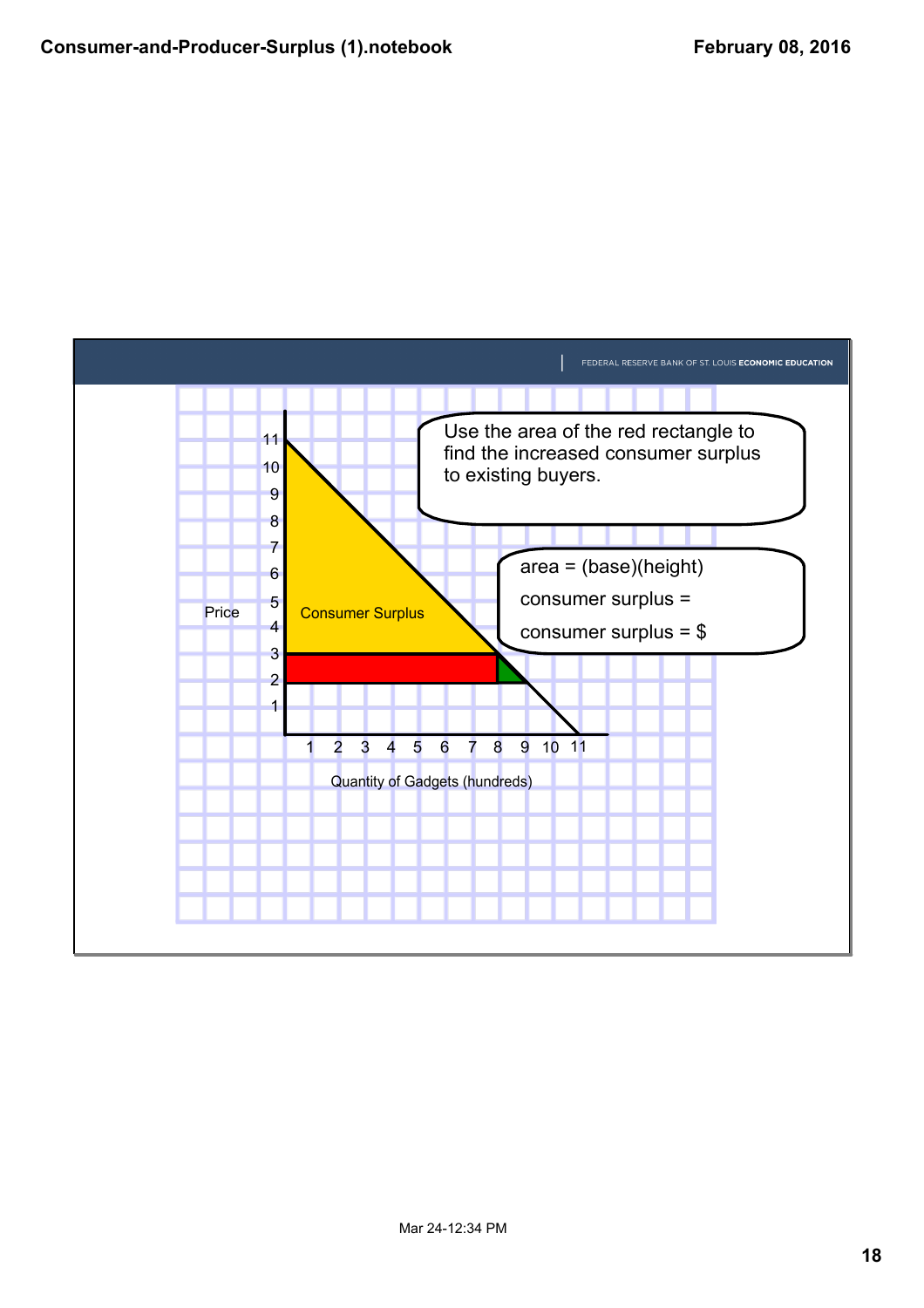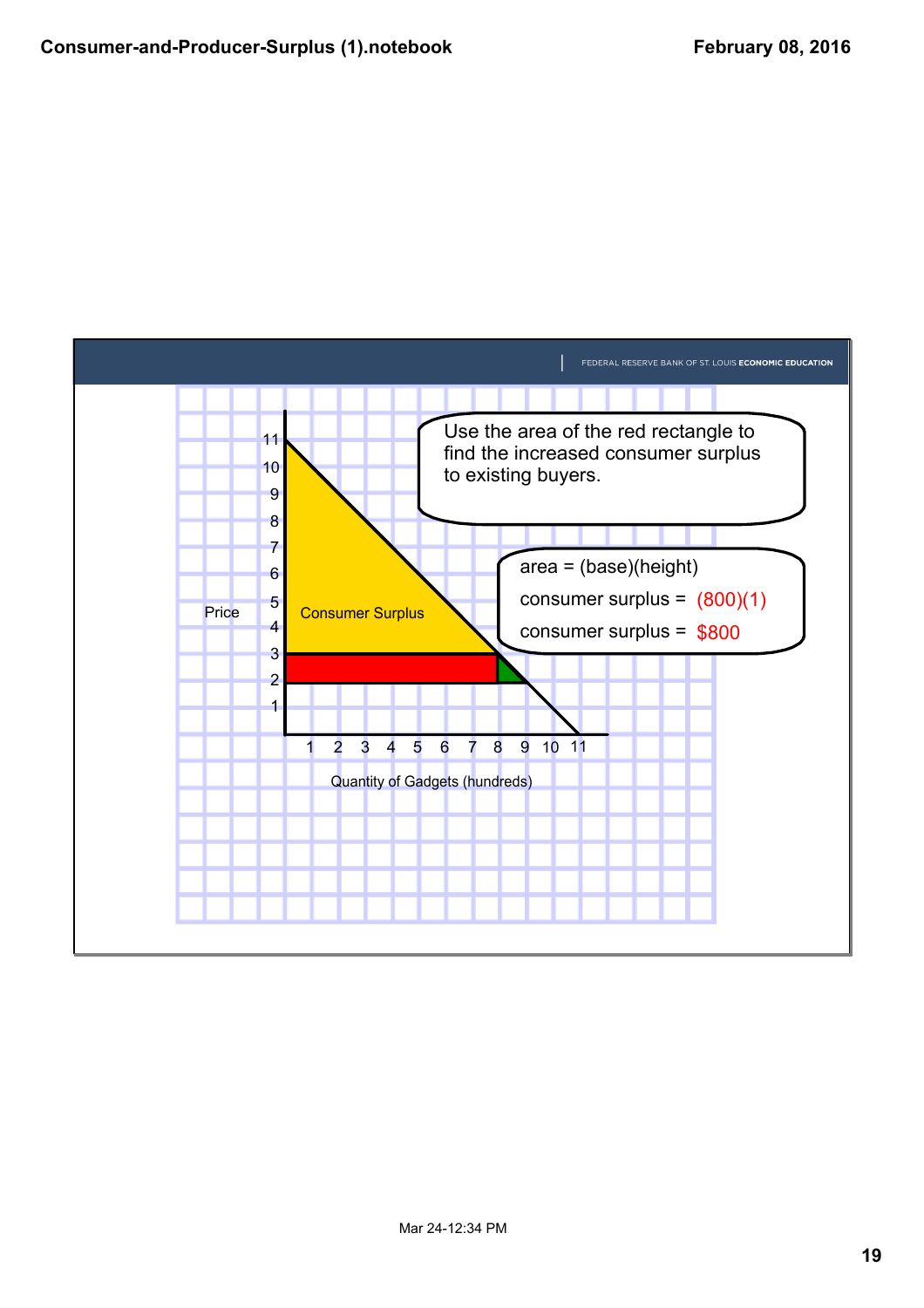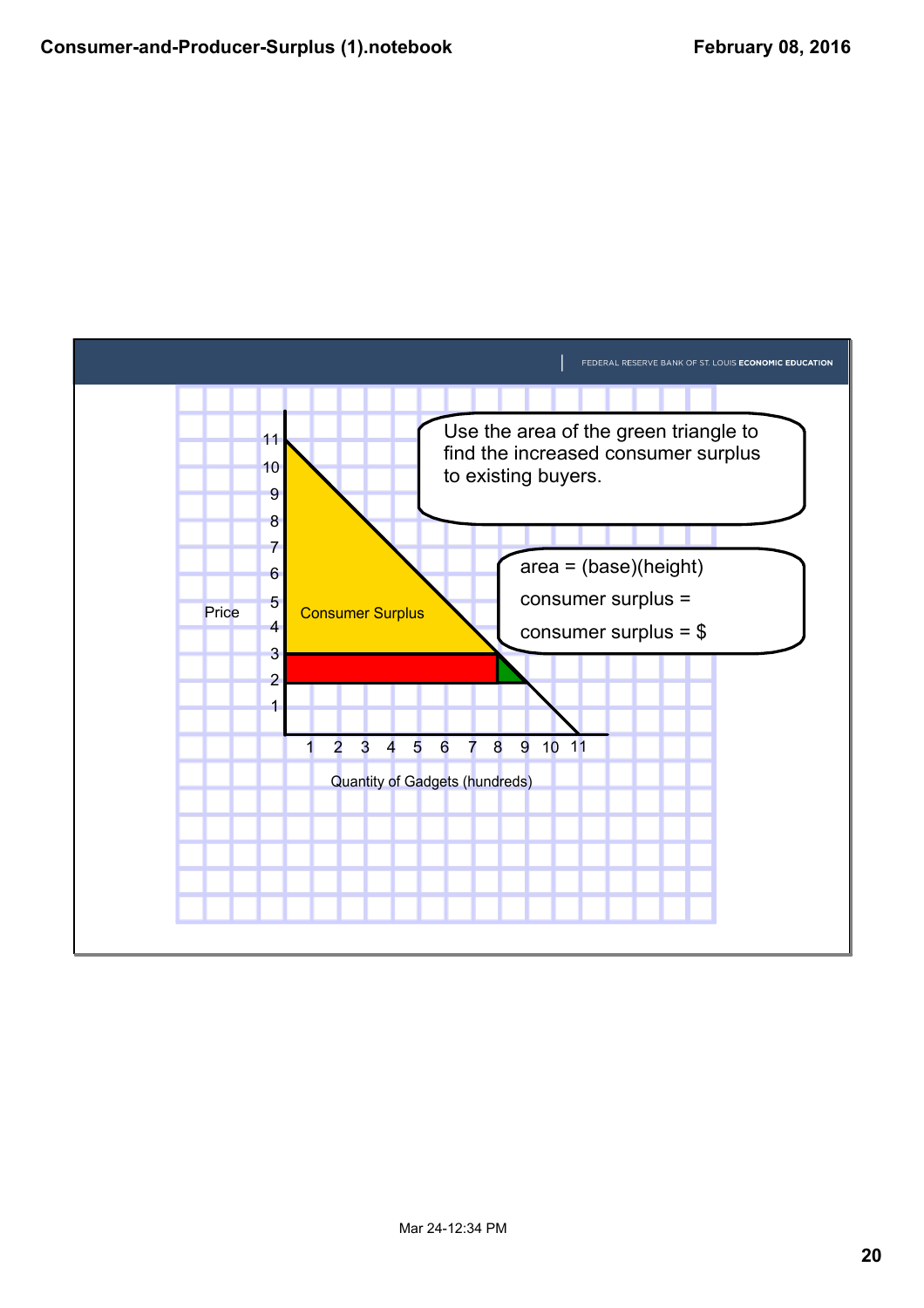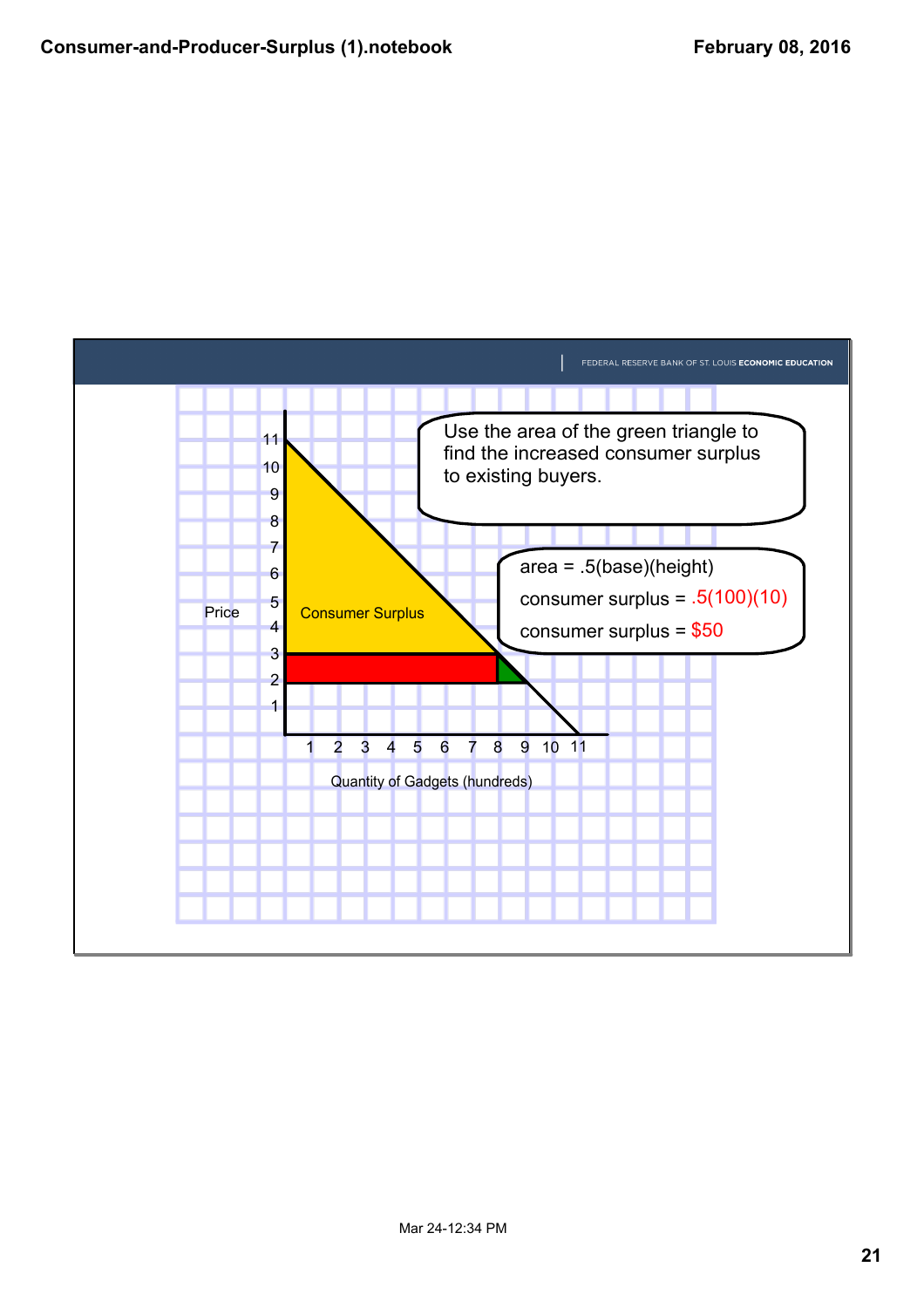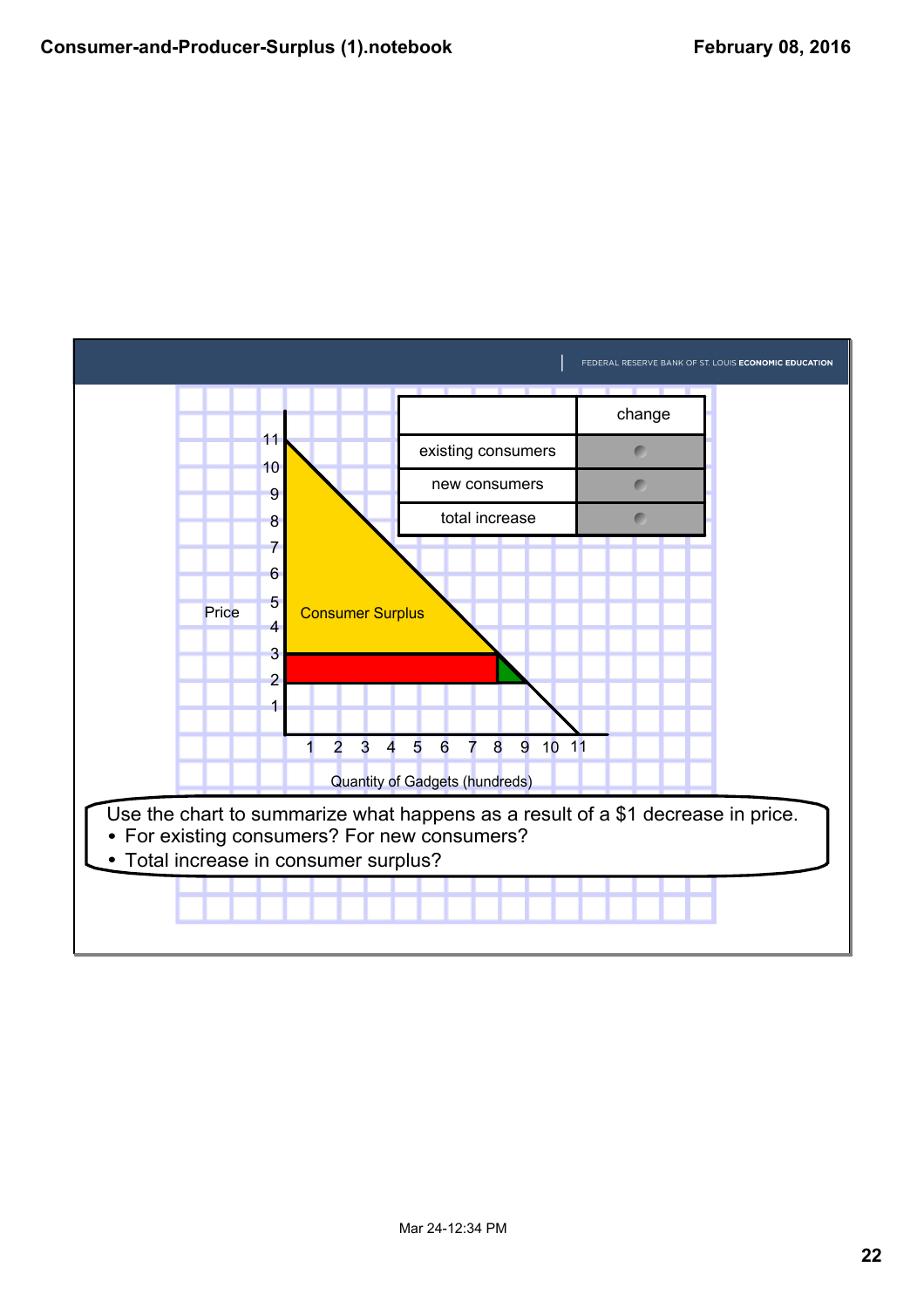|                                  |      |                                                                                                                          | FEDERAL RESERVE BANK OF ST. LOUIS ECONOMIC EDUCATION |  |
|----------------------------------|------|--------------------------------------------------------------------------------------------------------------------------|------------------------------------------------------|--|
| or she would be willing to sell. |      | Now consider the sellers of cold bottled water on a hot<br>summer day. The seller's cost is the lowest price at which he |                                                      |  |
|                                  | cost | price received                                                                                                           | producer<br>surplus                                  |  |
| Anthony                          | \$1  |                                                                                                                          |                                                      |  |
| Mia                              | \$2  |                                                                                                                          |                                                      |  |
| <b>Noah</b>                      | \$3  |                                                                                                                          |                                                      |  |
| Chloe                            | \$4  |                                                                                                                          |                                                      |  |
| Jayden                           | \$5  |                                                                                                                          |                                                      |  |
| Abigail                          | \$6  |                                                                                                                          |                                                      |  |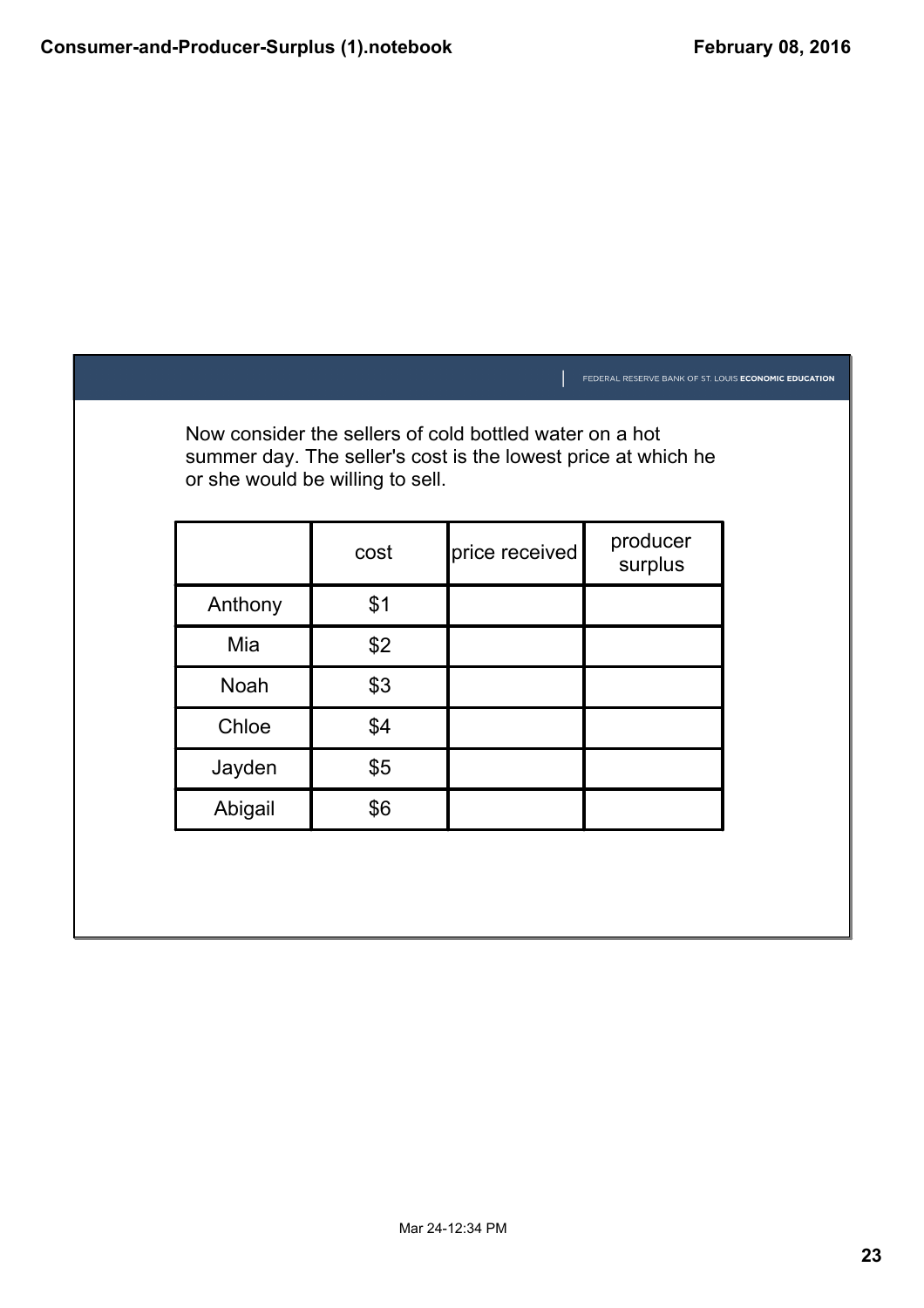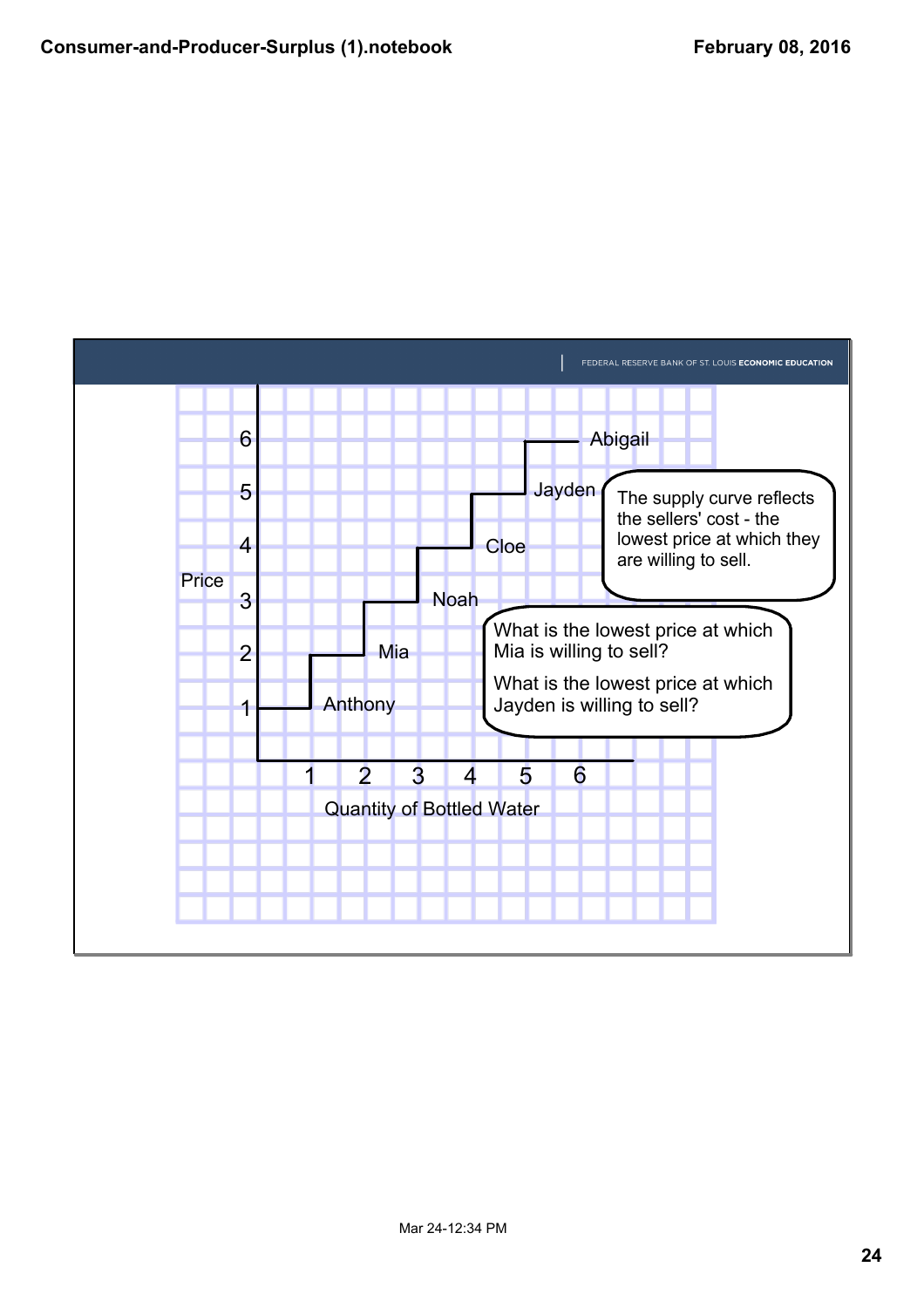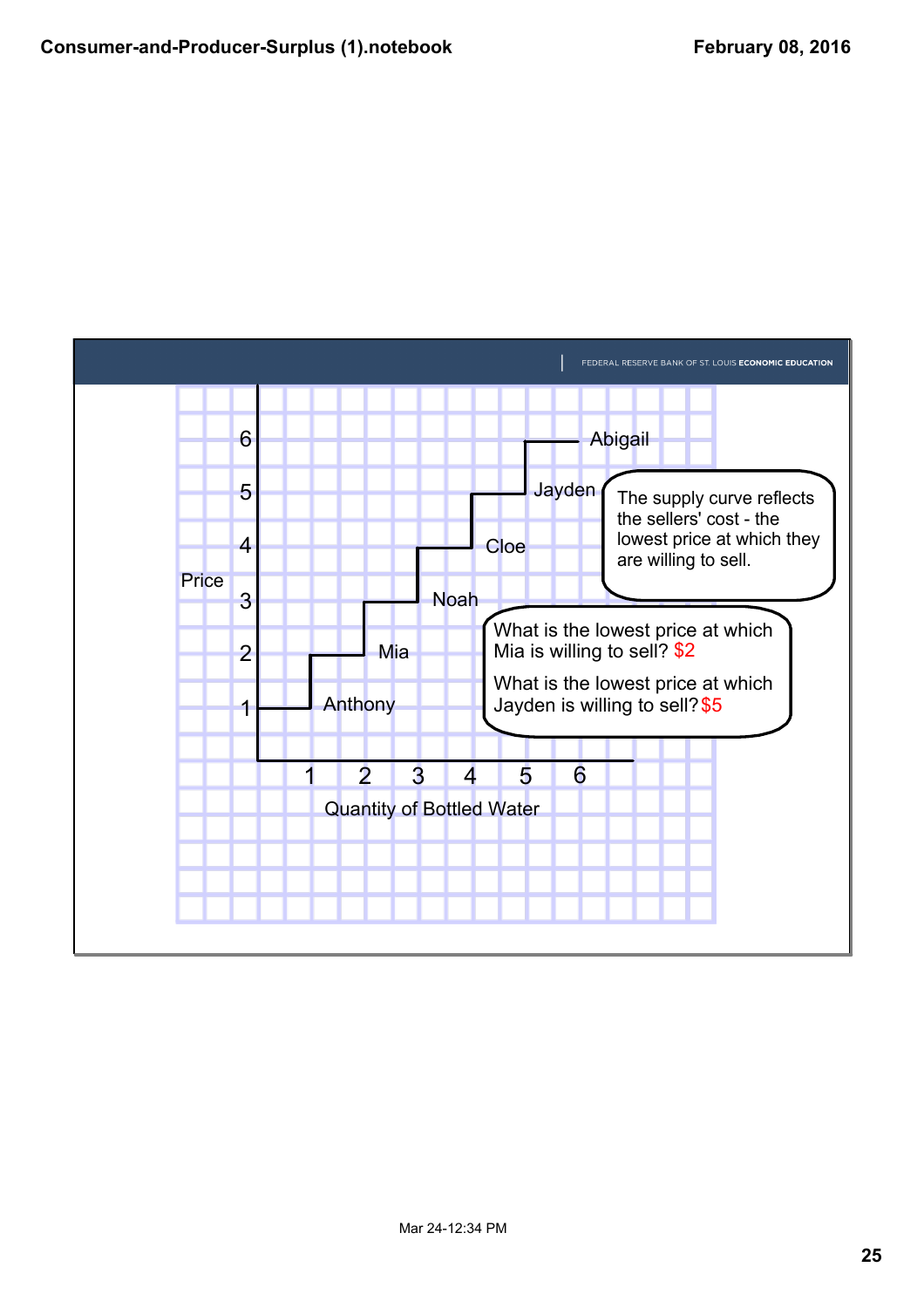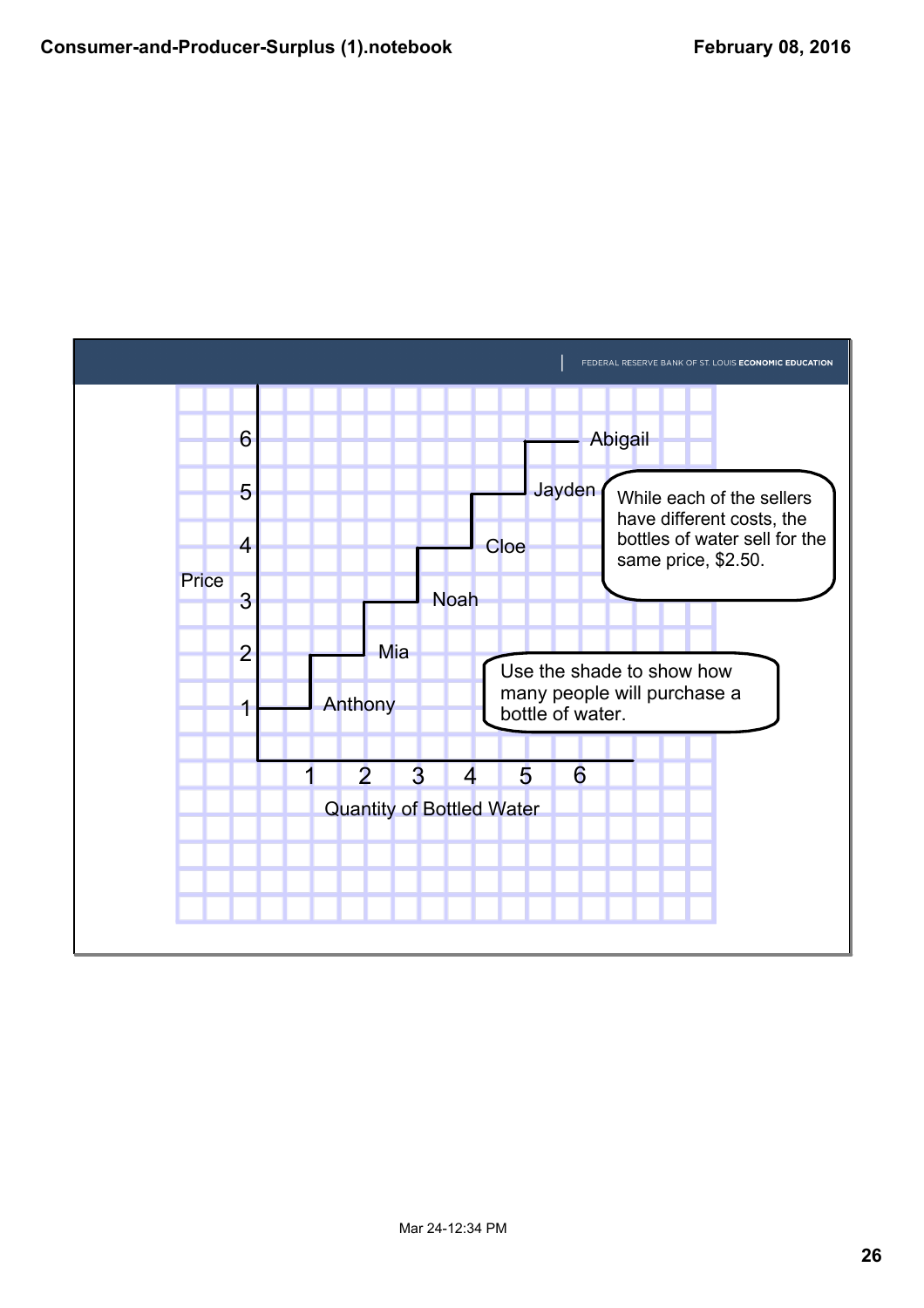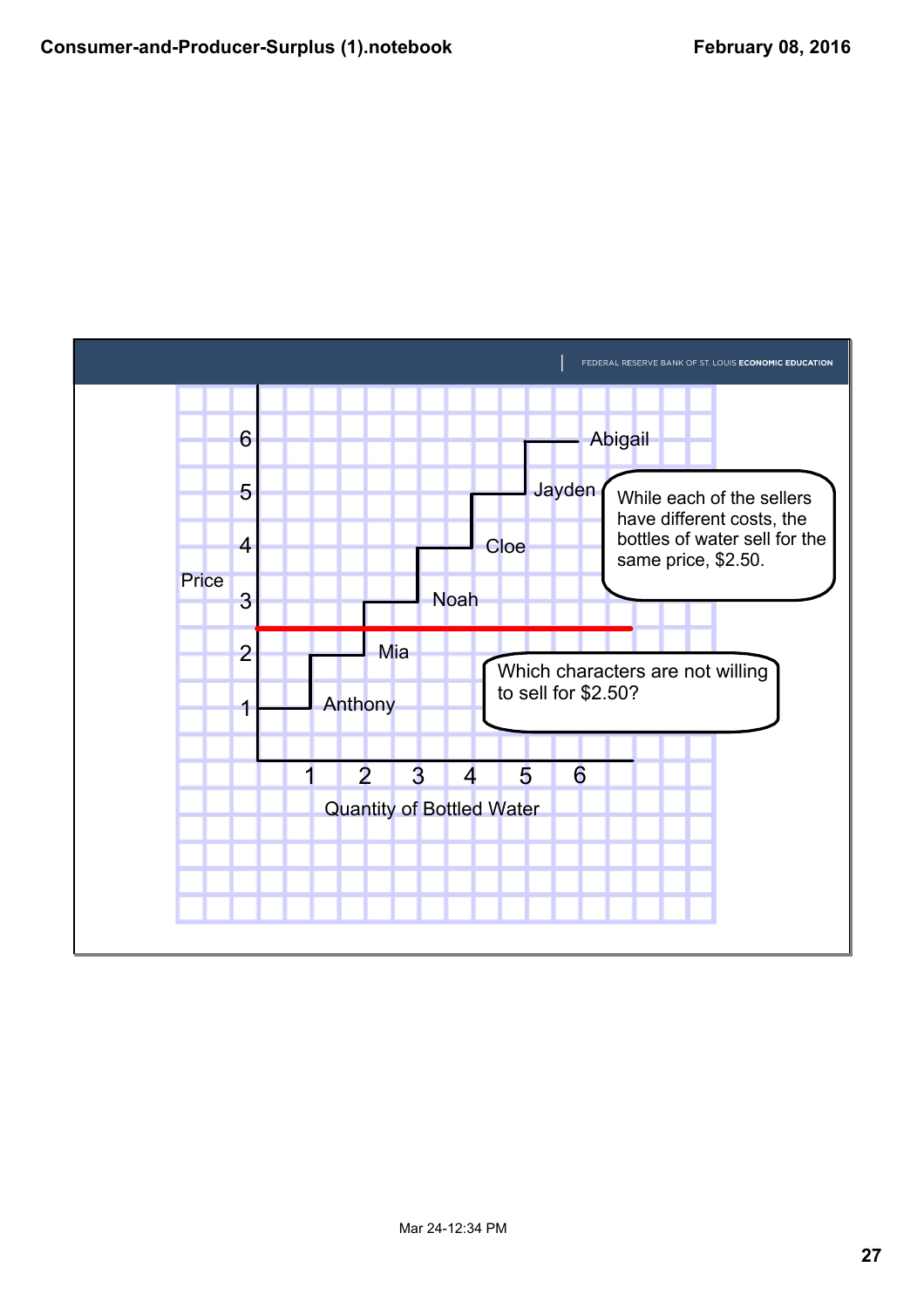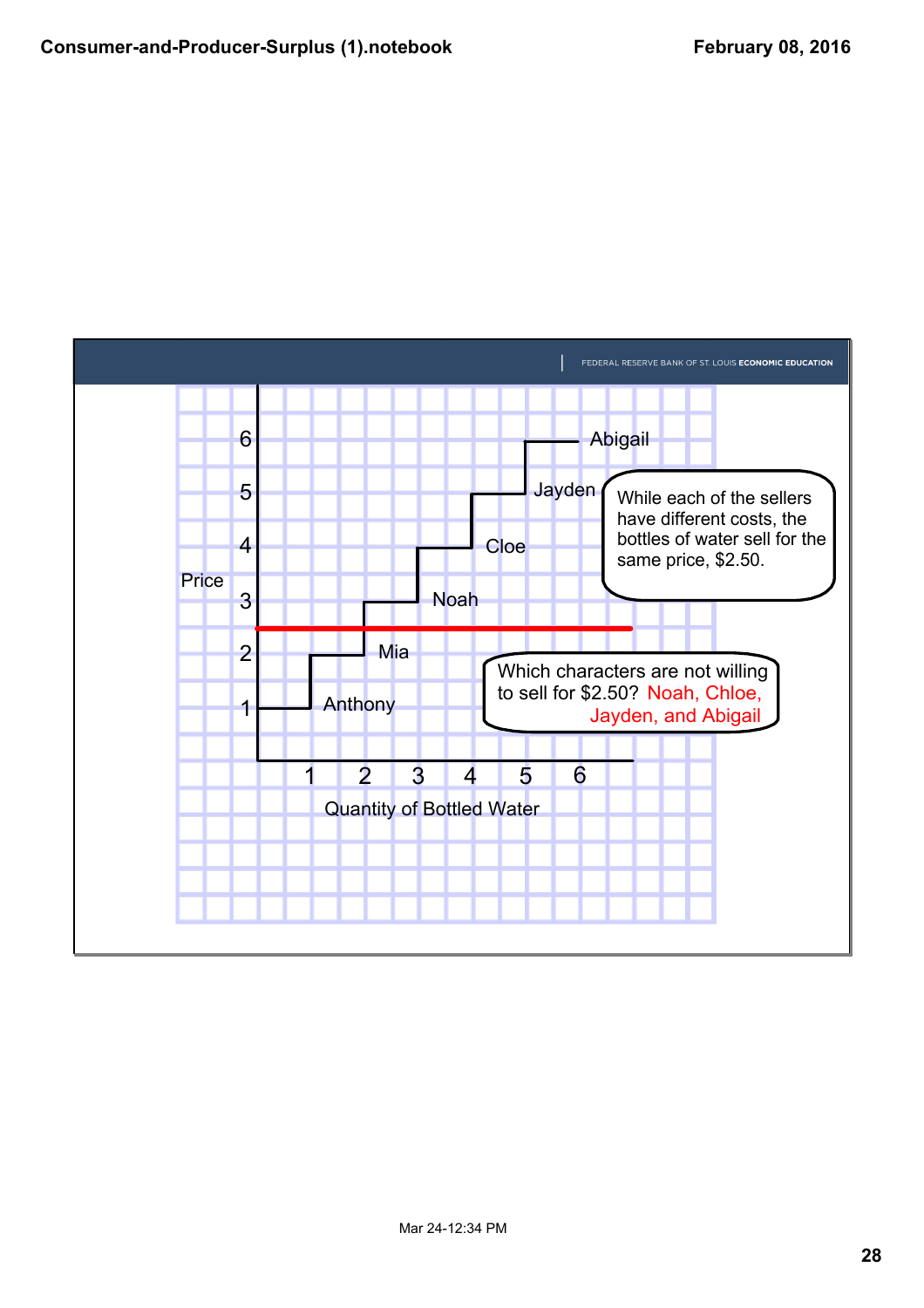|                                        |      |                                                                | FEDERAL RESERVE BANK OF ST. LOUIS ECONOMIC EDUCATION |
|----------------------------------------|------|----------------------------------------------------------------|------------------------------------------------------|
| water sell for the same price, \$2.50. |      | While each of the sellers have different costs, the bottles of |                                                      |
| received and the seller's cost.        |      | Producer surplus is the difference between the price           |                                                      |
|                                        |      | Calculate the producer surplus for each person.                |                                                      |
|                                        | cost | price received                                                 | producer<br>surplus                                  |
| Anthony                                | \$1  | \$2.50                                                         | $\blacksquare$                                       |
| Mia                                    | \$2  | \$2.50                                                         | $\bullet$                                            |
| <b>Noah</b>                            | \$3  |                                                                | $\blacksquare$                                       |
| Chloe                                  | \$4  |                                                                | $\blacksquare$                                       |
| Jayden                                 | \$5  |                                                                | $\blacksquare$                                       |
| Abigail                                | \$6  |                                                                | $\blacksquare$                                       |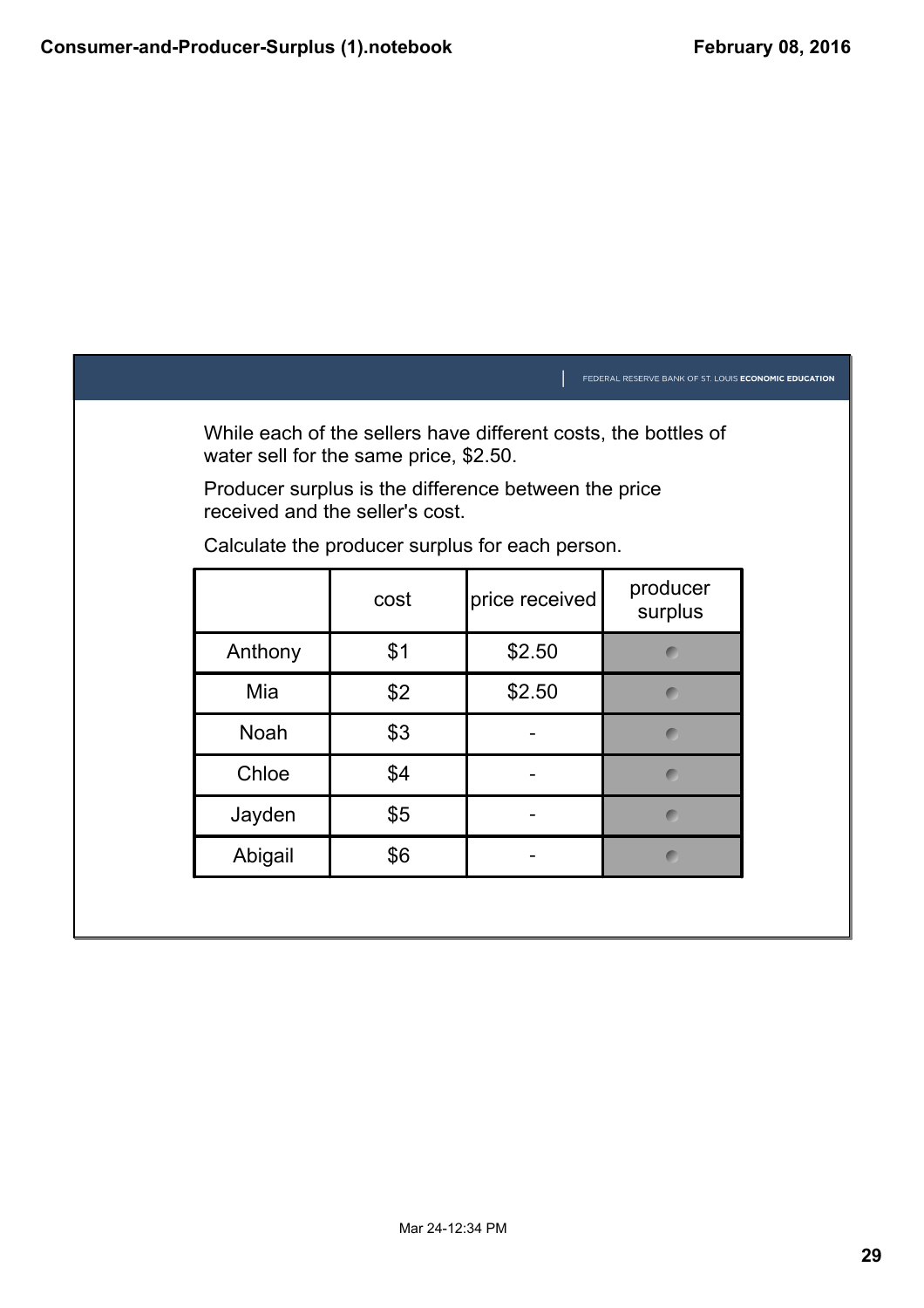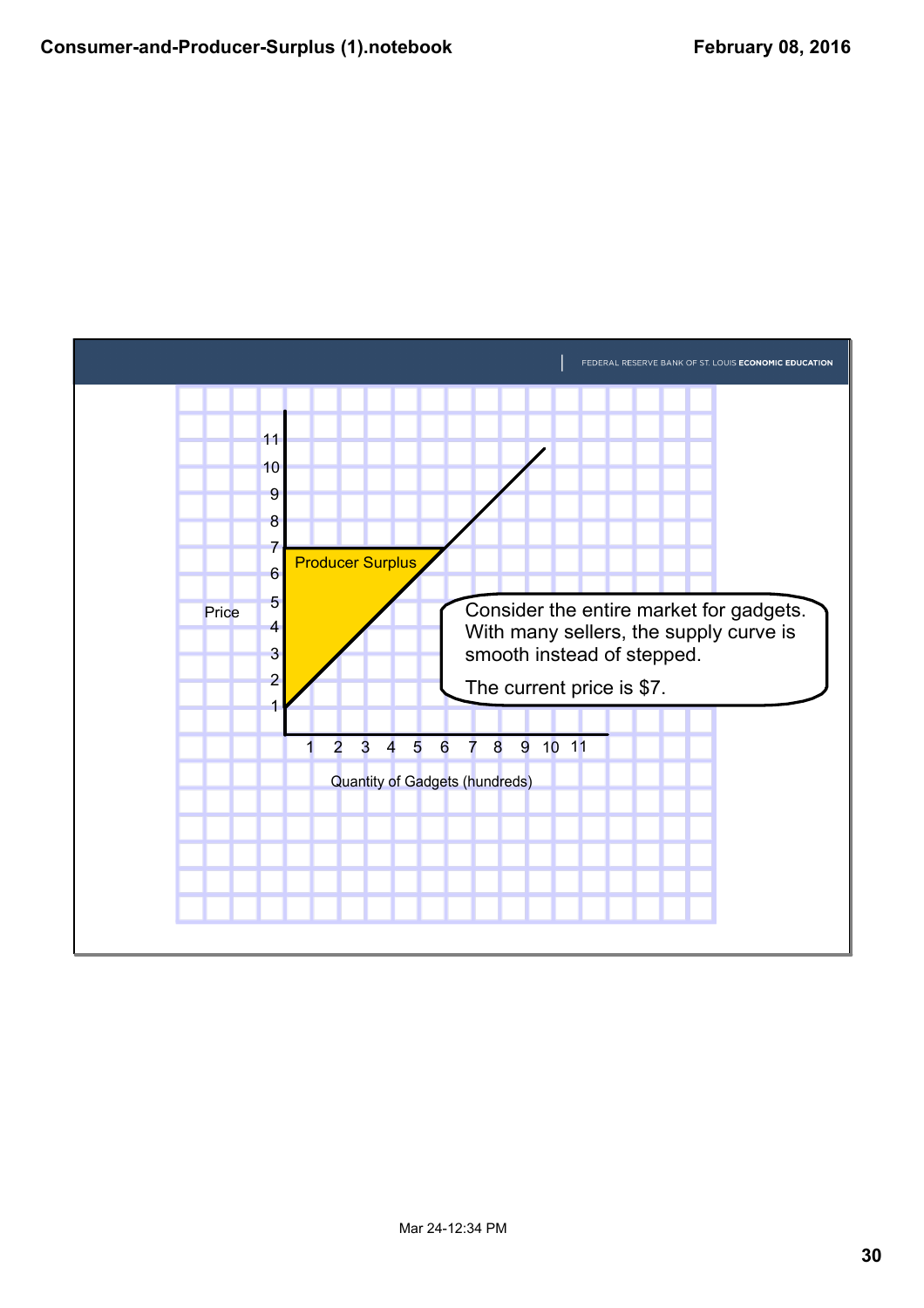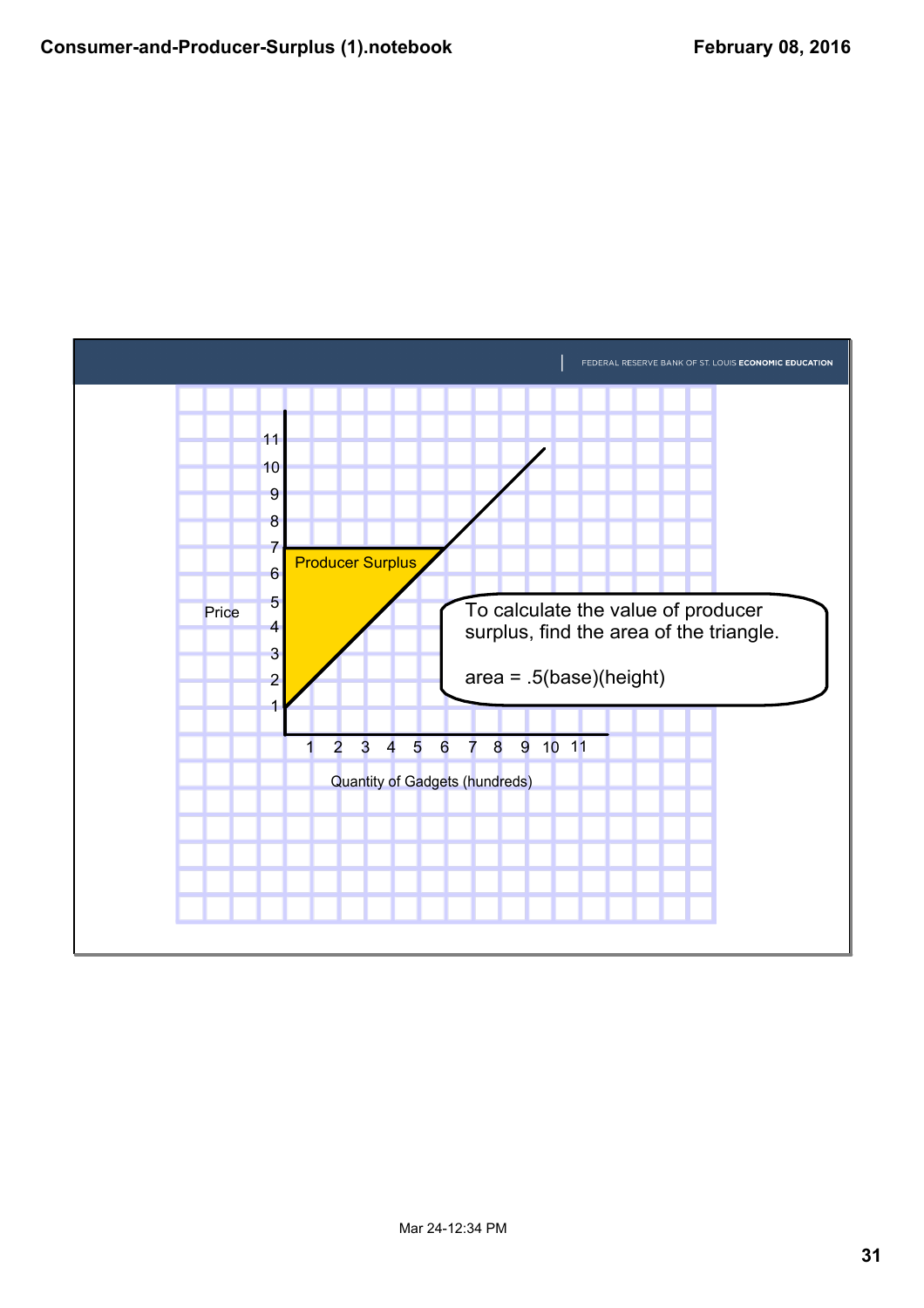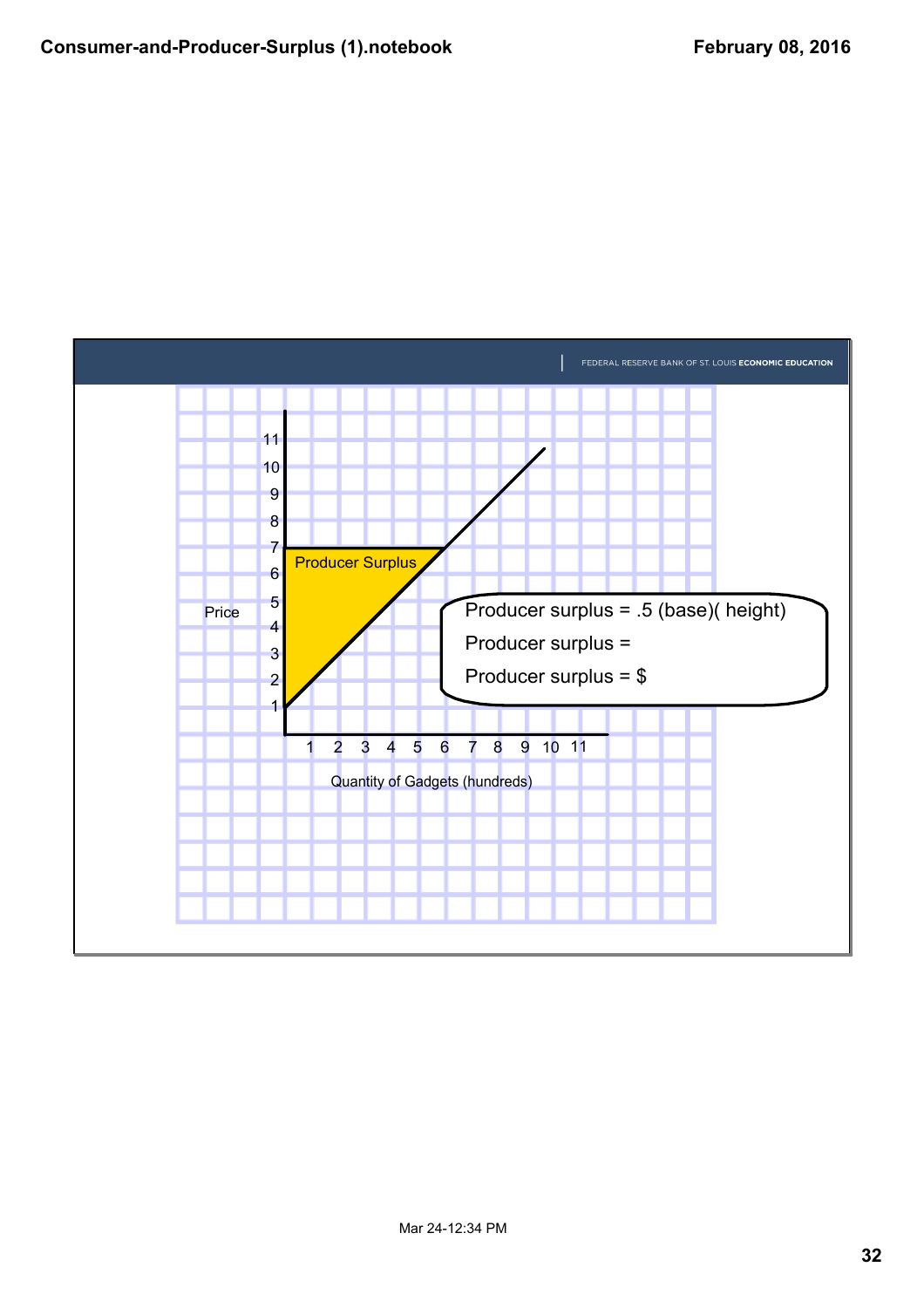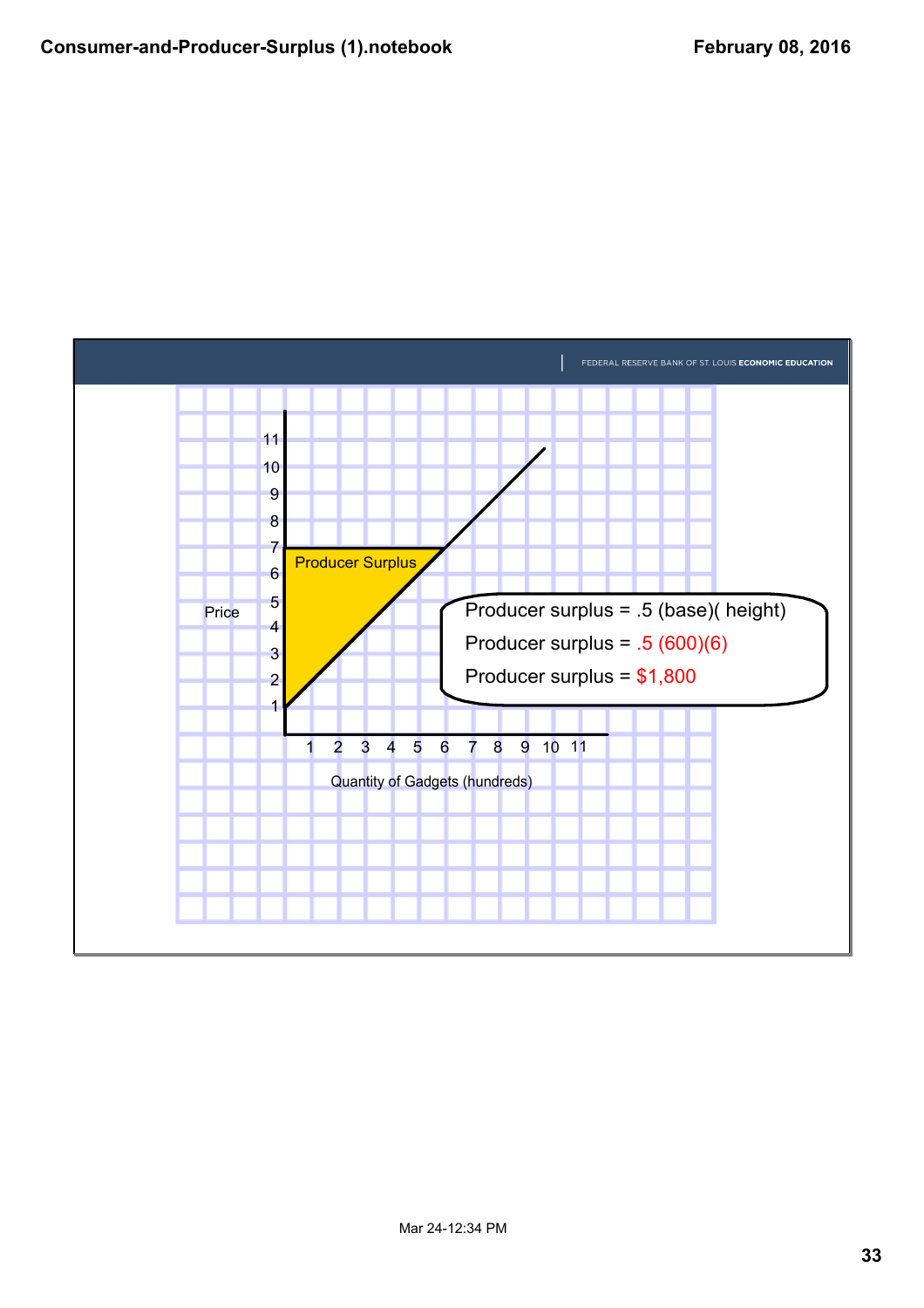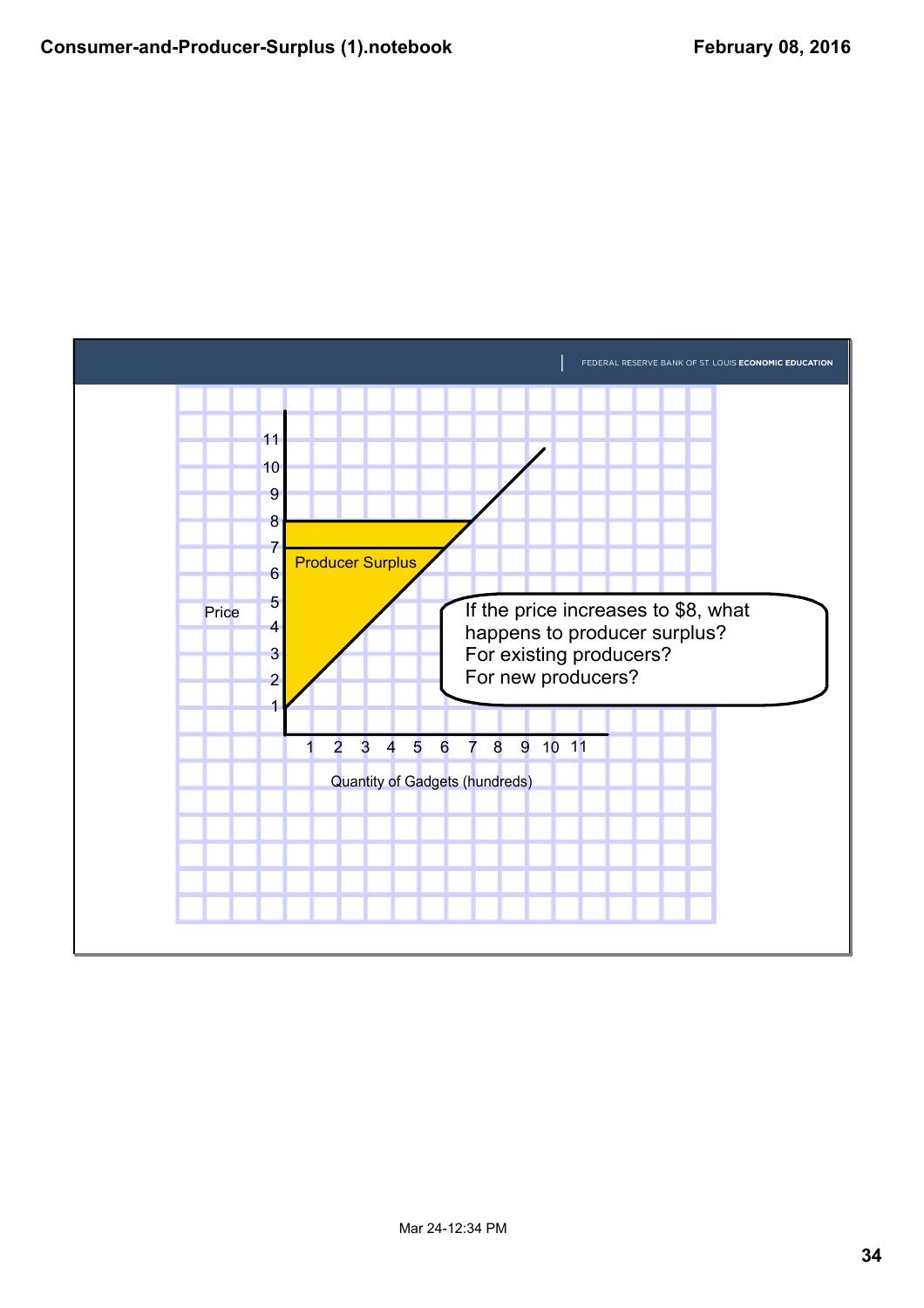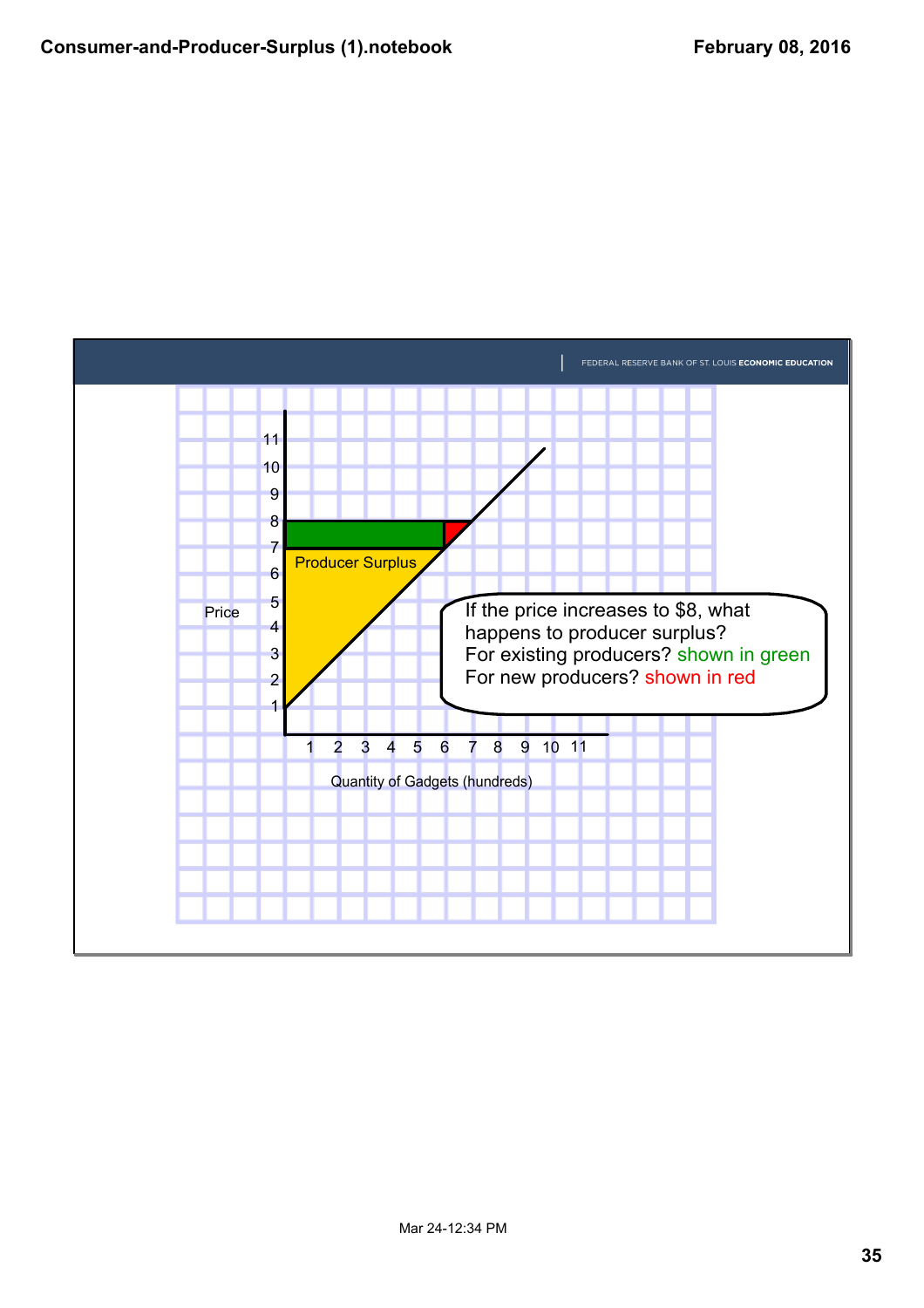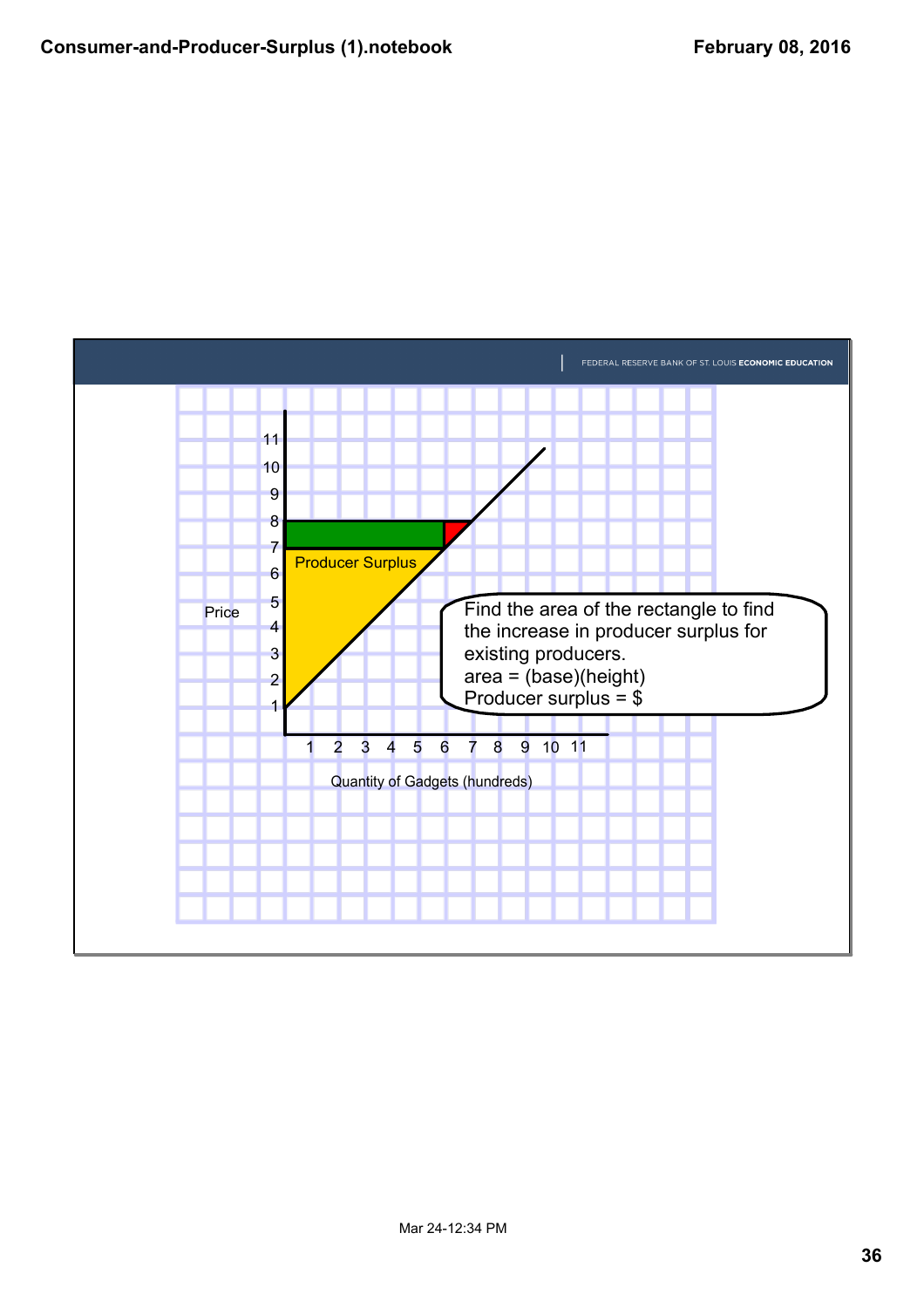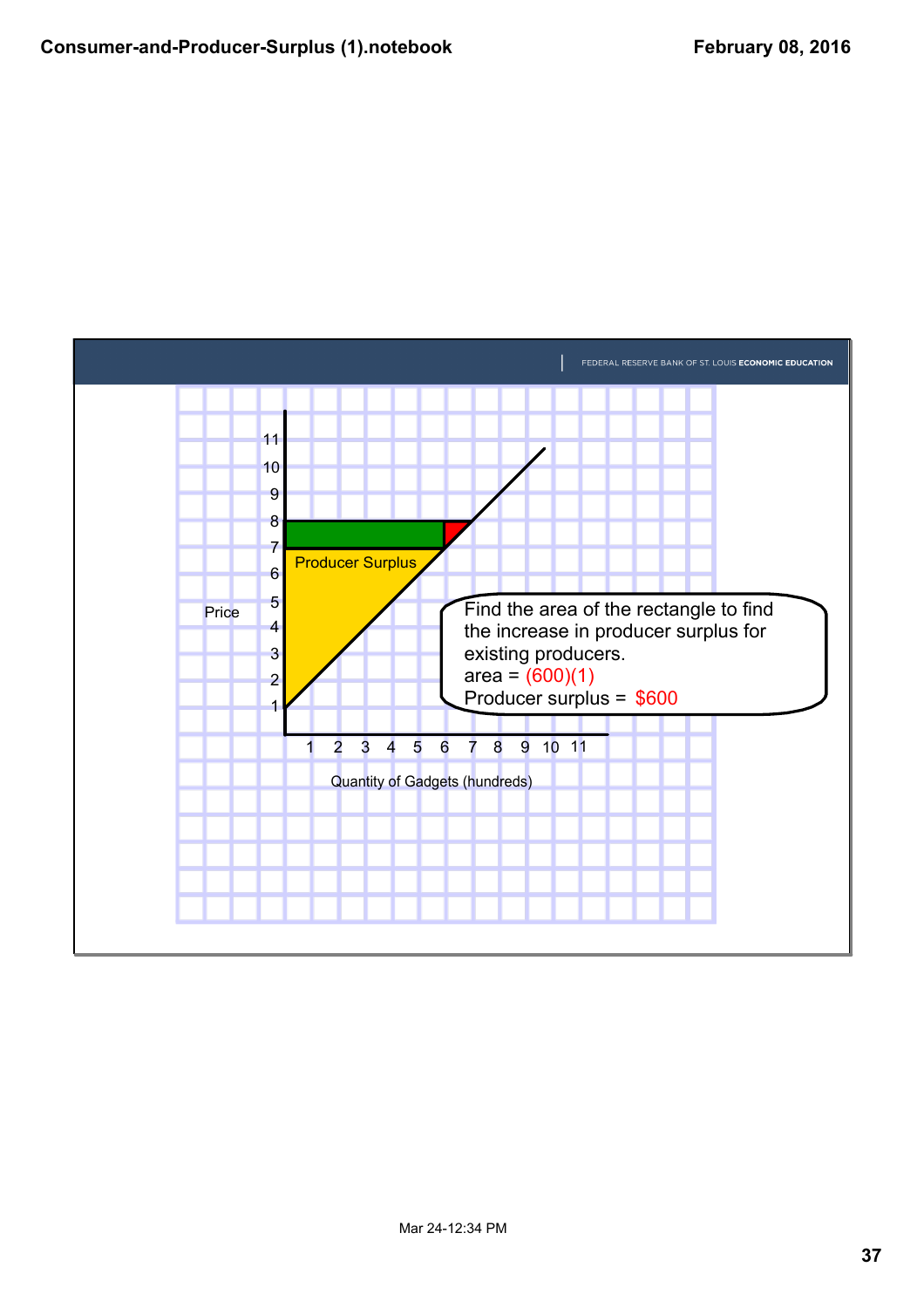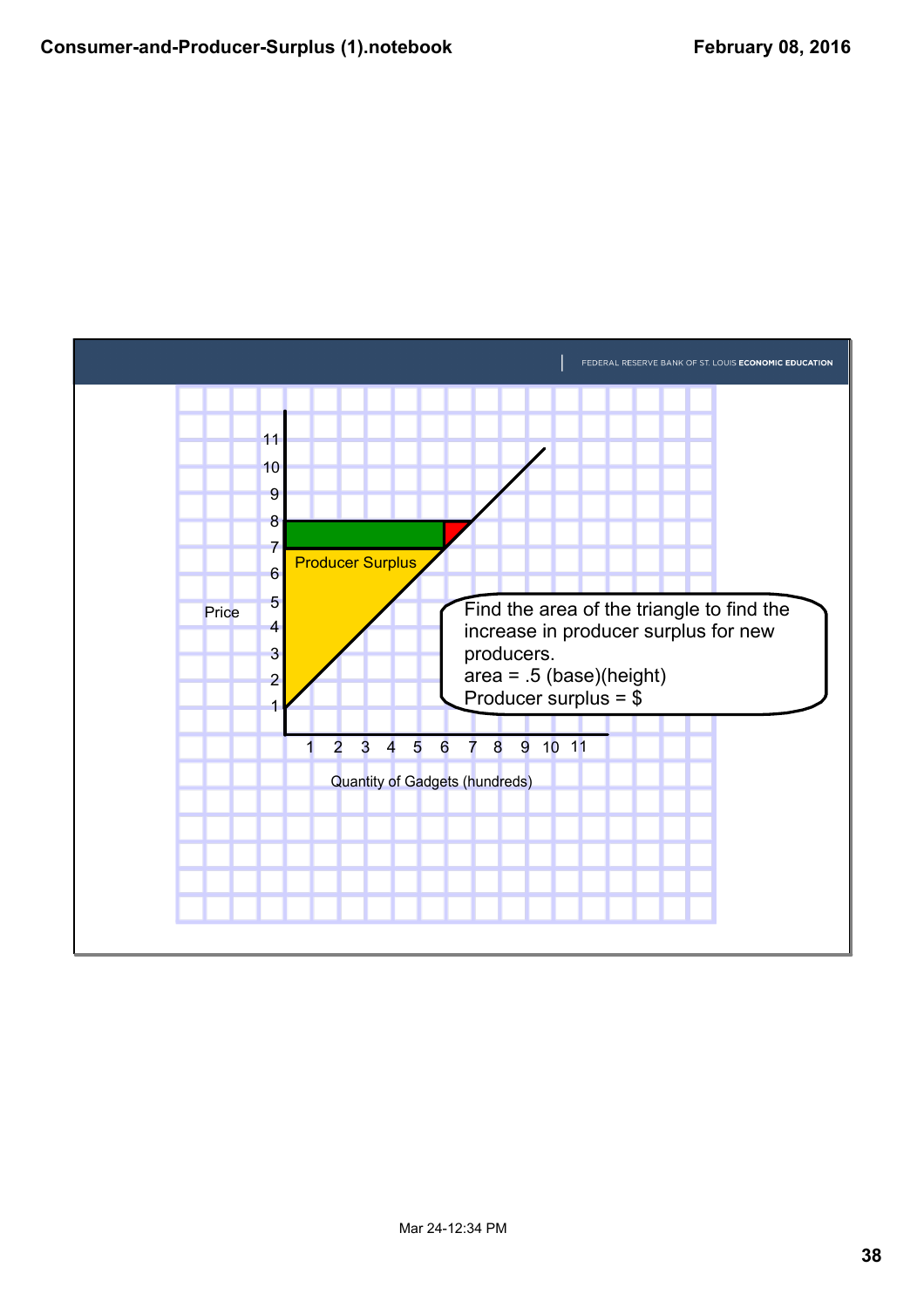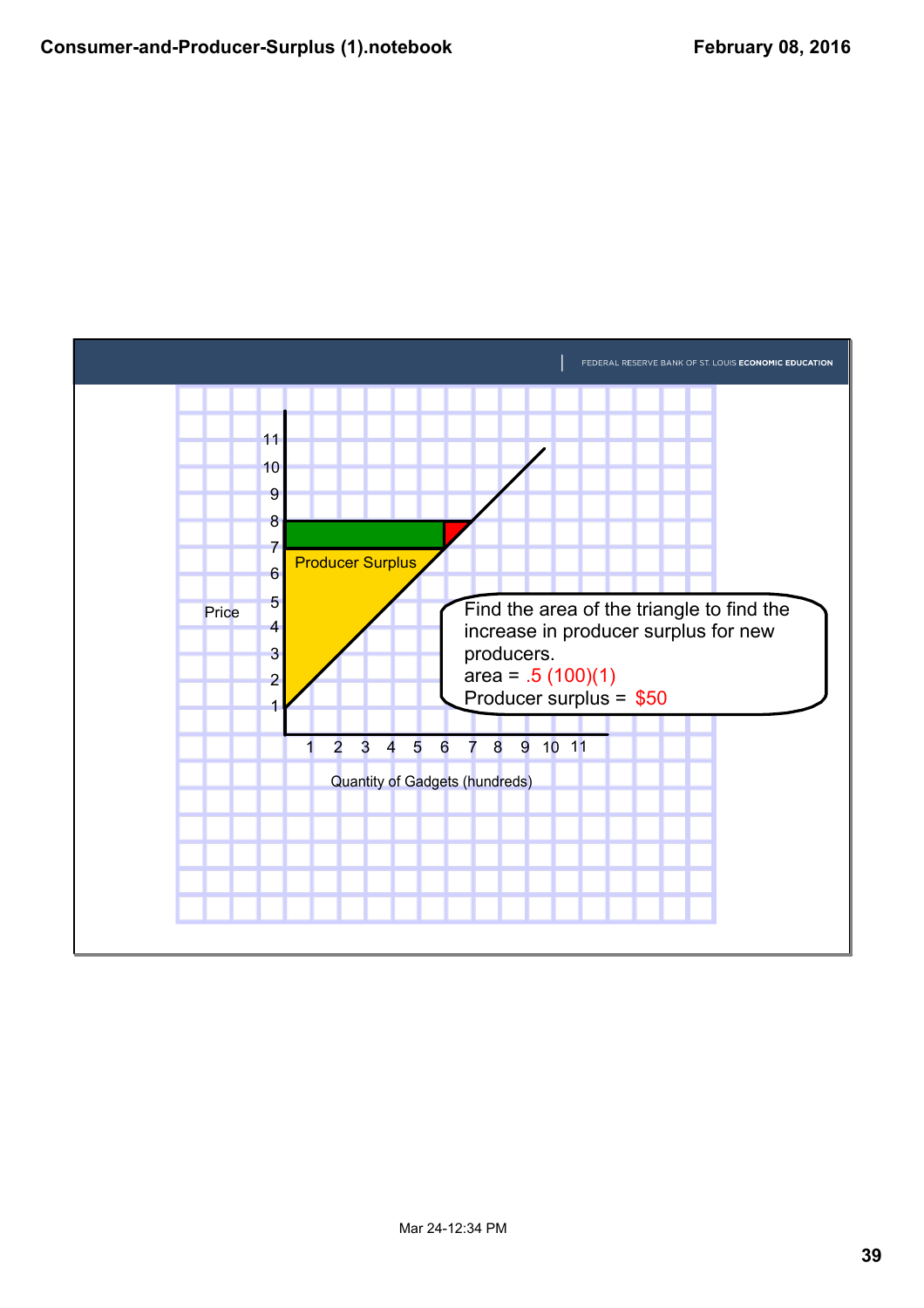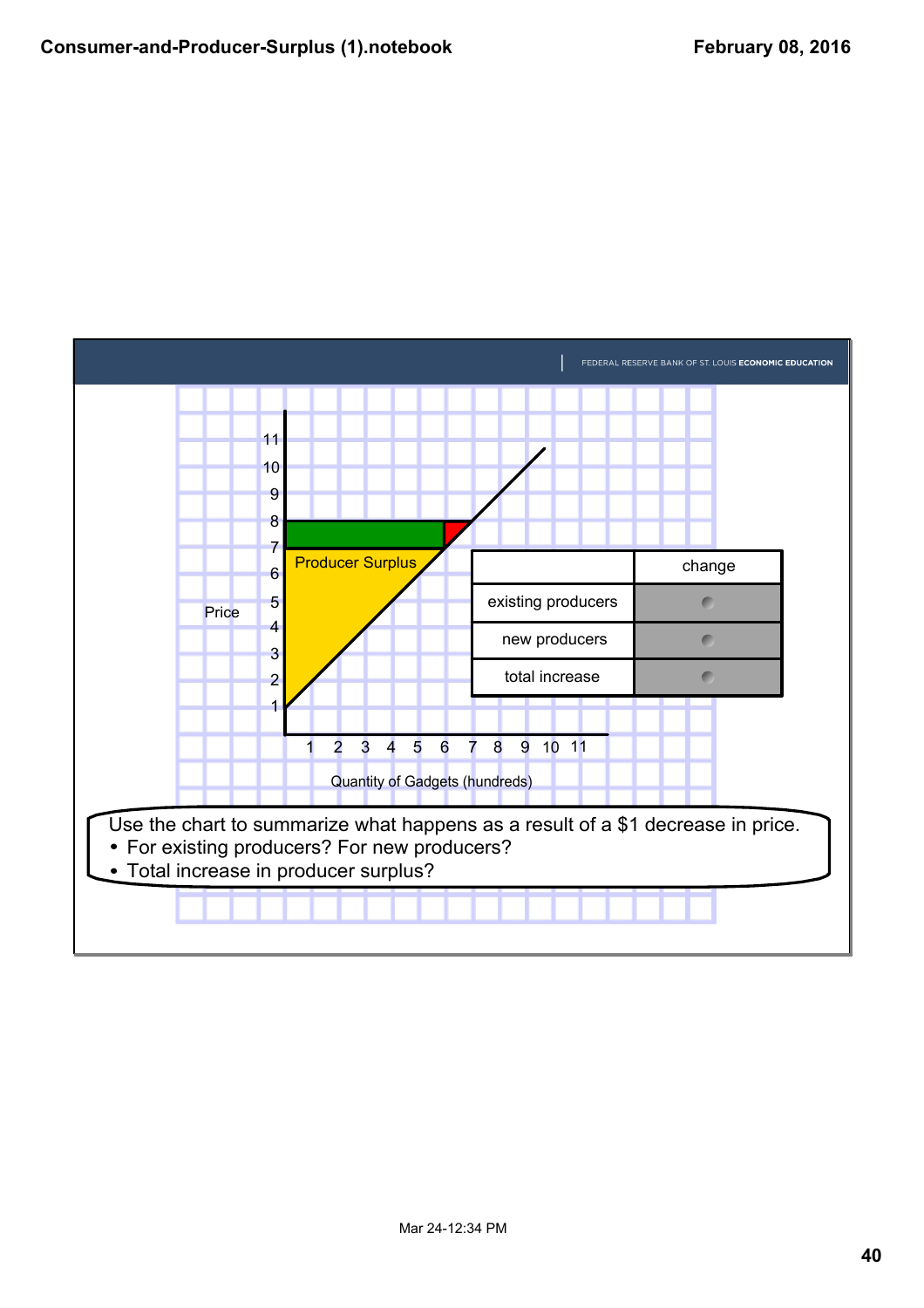